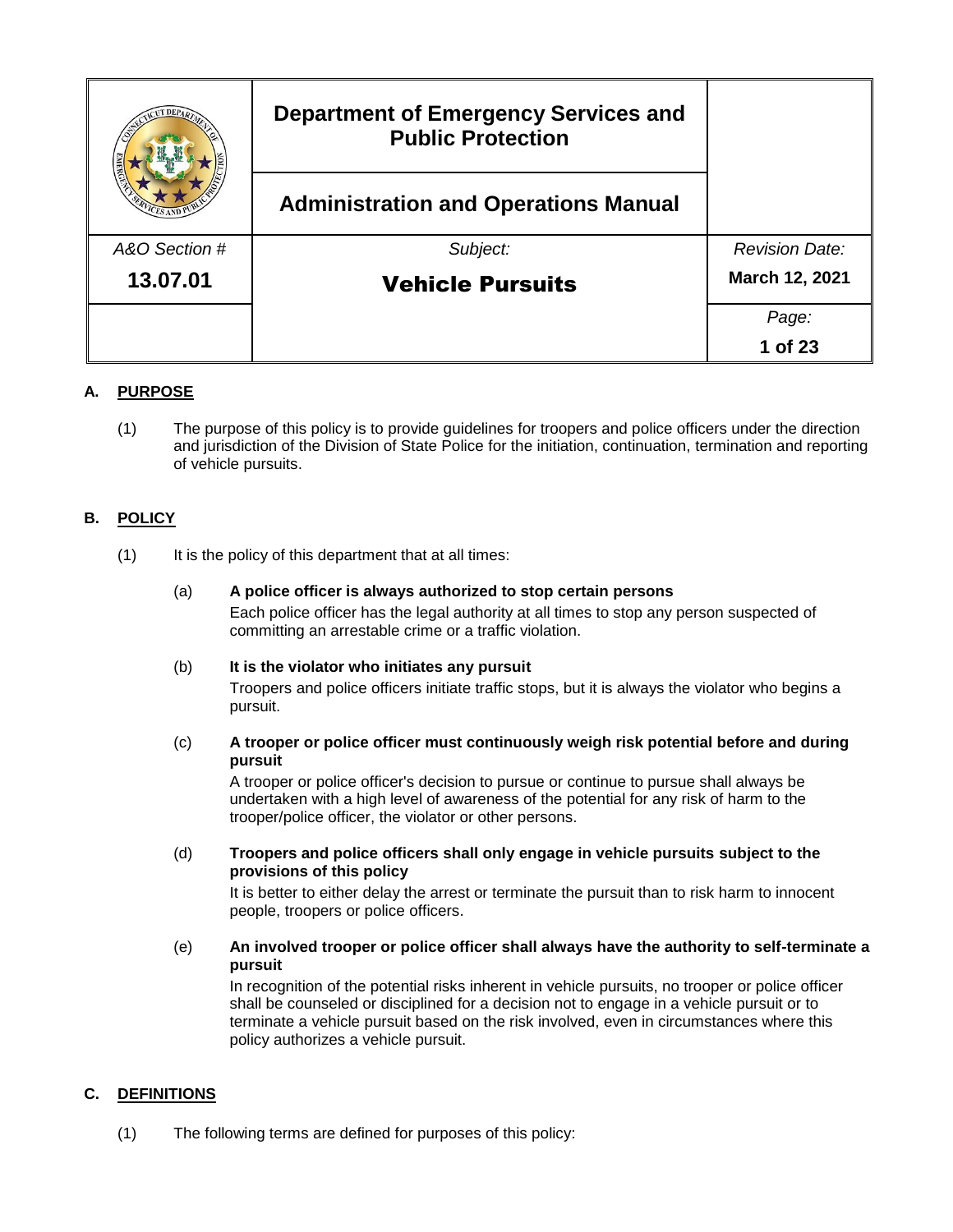- (a) **Boxing in —** Boxing in is the surrounding of a violator's moving vehicle with moving pursuit vehicles, which are then slowed to a stop along with the violator's vehicle.
- (b) **Clear and unreasonable danger —** In regard to emergency response or pursuit driving, a clear and unreasonable danger exists whenever:
	- 1. Vehicle speeds are dangerously excessive or the speed of the police vehicle dangerously exceeds the speed of any overtaken vehicle; or
	- 2. Vehicle or pedestrian traffic requires dangerous maneuvering which exceeds the performance capabilities of the police vehicle or its operator.
- (c) **Crime of Violence —** Means:
	- 1. An offense that has as an element the use, attempted use, or threatened use of physical force against the person or property of another; or
	- 2. Any other offense that is a felony and that, by its nature, involves a substantial risk that physical force against the person or property of another may be used in the course of committing the offense.
- (d) **Divided highway —** A divided highway is any roadway, which includes a physical barrier or median between traffic traveling in opposite directions.
- (e) **Evader —** An evader is a driver who continues to drive his or her vehicle, refusing to pull to the right and stop when he or she knows or should know that audible and/or visual signals are directed to him by a trooper or police officer, but who does not stop and attempts to escape by driving recklessly or at any speed.
- (f) **Heading off —** Heading off is an attempt to terminate a pursuit by pulling ahead of, alongside or toward a violator's moving vehicle to force it to the side of the road or otherwise force it to come to a stop.

# (g) **Paralleling —**

## 1. **Street paralleling**

Street paralleling is the driving of a police vehicle on a street parallel to a street on which a pursuit is occurring;

## 2. **Vehicle paralleling**

Vehicle paralleling is a deliberate offensive tactic or maneuver of one or more patrol vehicles caused by driving alongside the pursued vehicle while it is in motion. Vehicle paralleling should not be undertaken without prior authorization.

(h) **Pursuit —** Means an attempt by a police officer in an authorized emergency vehicle to apprehend any occupant of another moving motor vehicle, when the driver of the fleeing vehicle is attempting to avoid apprehension by maintaining or increasing the speed of such vehicle or by ignoring the police officer's attempt to stop such vehicle.

# (i) **Pursuit vehicle —**

## 1. **Primary unit**

The primary unit is any police vehicle that initiates a pursuit or any unit that assumes control of the pursuit as the lead police vehicle behind a fleeing suspect or violator;

2. **Backup unit**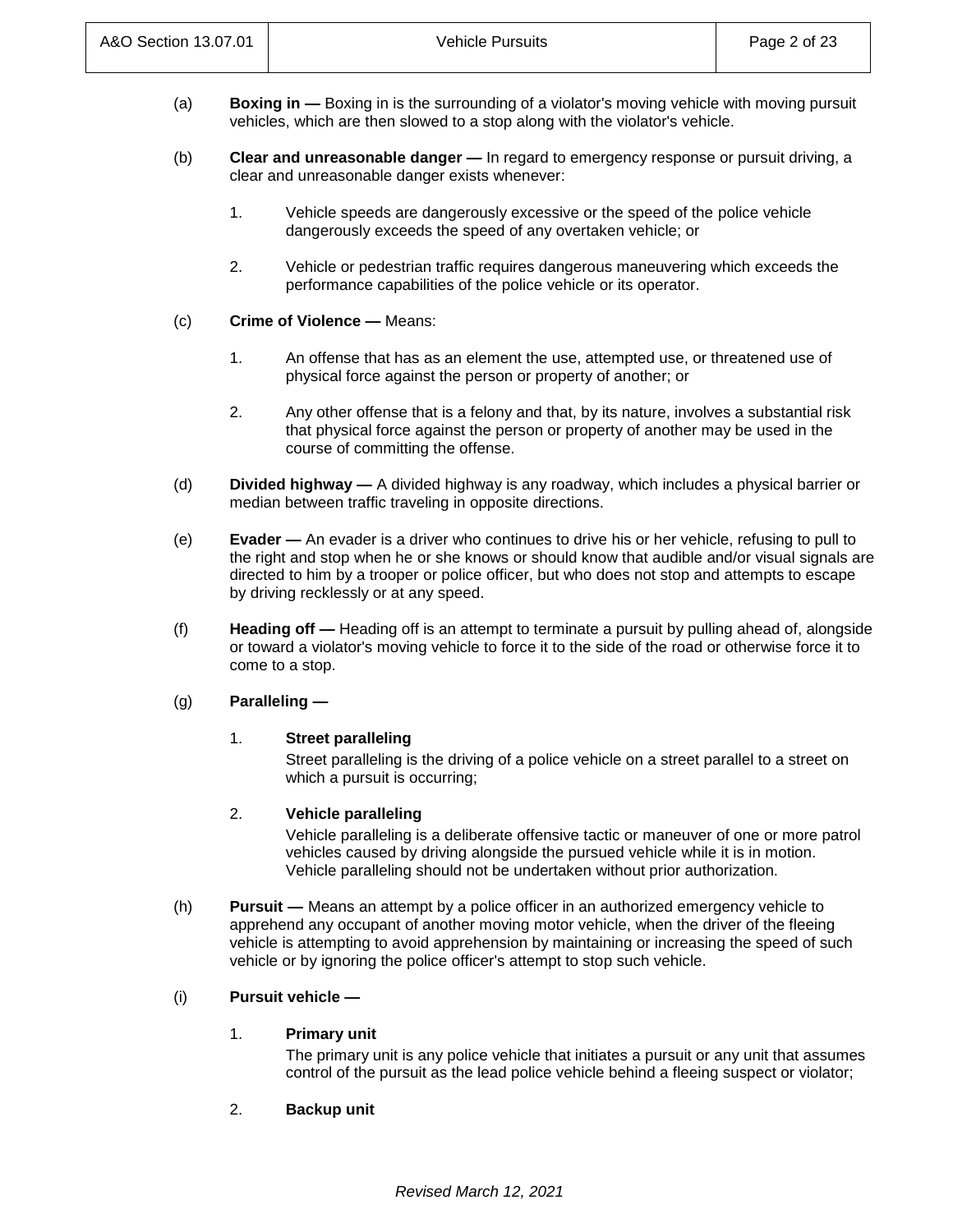A backup unit is any police vehicle that becomes involved in a pursuit as a first or subsequent backup to the primary unit by following the primary unit at a safe distance.

- (j) **Reckless evader —** A reckless evader is any driver who, in order to escape or avoid apprehension by a trooper or police officer, drives a vehicle recklessly and/or at speeds which are so extreme under the prevailing conditions that his or her involvement in a collision is probable should he or she continue.
- (k) **Roadblock —** A roadblock is a restriction or obstruction, which is used to prevent the free passage of motor vehicles on a roadway in order to apprehend a suspect or traffic violator. A roadblock may be established as a partial (restrictive) or a complete (obstructive) roadblock.

## 1. **Avenue of escape**

An avenue of escape is any gap in a partial roadblock, which requires the violator to decrease his or her vehicle's speed in order to bypass the roadblock;

## 2. **Blocking vehicle**

A blocking vehicle is an *unoccupied police vehicle*, which is placed perpendicular to a roadway or angled in such a way as to create an obstruction to traffic.

- (l) **Supervisor —** For the purposes of this section a supervisor is any trooper who, by virtue of rank, function or assignment, is responsible for the direction or supervision of the activities of other troopers or police officers in active pursuit.
- (m) **Vehicle contact action —** Vehicle contact action is any action undertaken by a pursuing trooper or police officer that is intended to result in contact between a moving pursuit vehicle and the vehicle being pursued.
- (n) **Violator —** A violator is a person who a trooper or police officer reasonably believes:
	- 1. Has committed an arrestable crime or a traffic violation; or
	- 2. Is a driver who poses an immediate threat to the safety of the public or to any police officer.
- (o) **Violent felony —** A violent felony involves an actual or threatened attack, which the trooper or police officer has reasonable cause to believe could or has resulted in death or serious bodily injury.

# **D. ENGAGING IN VEHICLE PURSUITS** CALEA 41.2.2b

- (1) A trooper or police officer may only engage in a vehicle pursuit if he or she has reasonable suspicion to believe the driver or occupant(s) of the pursued vehicle has committed, is attempting to commit or will imminently commit a crime of violence (actual or threatened), or there are articulable exigent circumstances that warrant the need to apprehend the suspect in a timely manner because of the potential for harm to the public if apprehension does not occur.
	- (a) Infractions, property crimes (including stolen vehicles), non-violent misdemeanors and nonviolent felonies are not cause to engage in pursuit, absent articulable exigent circumstances.
		- 1. The act of eluding alone by a violator shall not constitute justification to engage in a pursuit of such a violator.
- (2) A pursuit shall not be automatically undertaken, even if otherwise allowed by subsection (1) of this policy immediately above. A trooper or police officer shall make an objectively reasonable determination to engage in or continue a vehicle pursuit based on an assessment that the immediate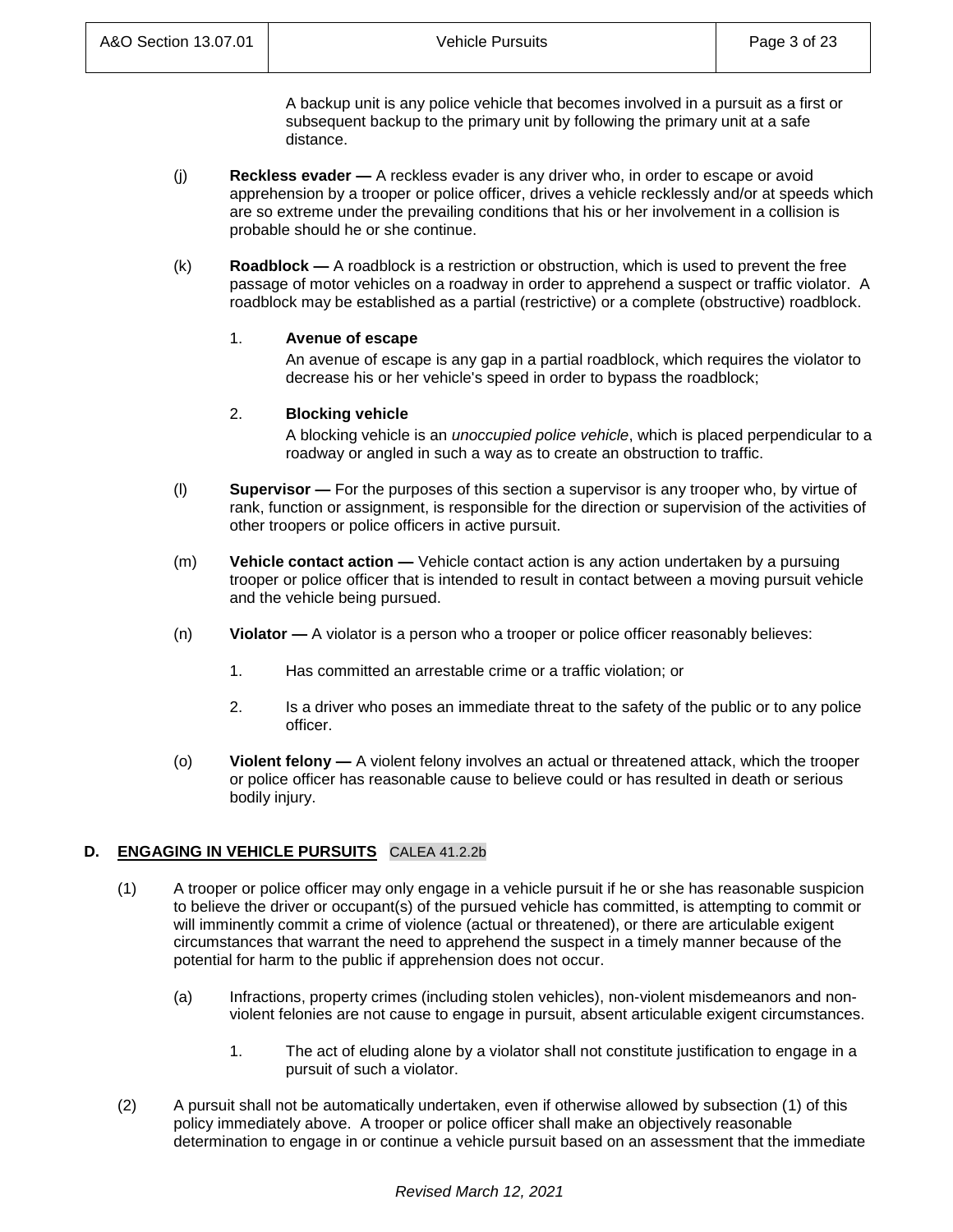danger to the trooper or police officer and the public created by the pursuit is less than the immediate or potential danger to the public should the vehicle occupants remain at large. Such a determination shall be based on the following factors: CALEA 41.2.2a

- (a) The underlying crime for which the suspect is being pursued (e.g. whether the crime is a violent felony versus a property crime);
- (b) The actions of the violator vehicle;
- (c) Whether the identity of the suspect is known to the point where later apprehension is possible;
- (d) Volume, type, speed and direction of vehicular traffic, including the vehicle pursued;
- (e) Nature of and familiarity with the area (e.g. residential, commercial, school zone, limited access highway);
- (f) Environmental factors (e.g. weather, darkness, lighting, visibility);
- (g) Road conditions (e.g. roadway topography, road surface condition, work zone, traffic controls, ice);
- (h) Population density and volume of pedestrian and bicycle traffic;
- (i) Police vehicle capability and condition;
- (j) Type of vehicle being pursued;
- (k) The pursuing trooper or police officer knows, or reasonably believes the operator of the fleeing vehicle is a juvenile; and
- (l) The perceived mindset of the violator, if known, and their ability to properly assess the dangerousness of their actions during the course of pursuit.
- (3) The factors listed in subsection (2) above shall be continuously reassessed for the duration of the pursuit.

# **E. PRIMARY PURSUIT UNIT DUTIES AND RESPONSIBILITIES** CALEA 41.2.2c

(1) In addition to all other pertinent directives of this manual, troopers and police officers in pursuit shall:

## (a) **Close the distance on the violator's vehicle to safely effect a traffic stop**

There will be times when a suspect or traffic violator is operating his or her vehicle too fast or too erratically to employ a gradual preplanned approach, but whenever possible:

## 1. **Pass vehicles carefully**

Exercise caution when overtaking other vehicles, since a vehicle operator may change lanes abruptly or stop without warning.

# 2. **Obtain and call in the suspect vehicle registration number**

Before signaling a violator or suspect to stop, position your vehicle behind his or her vehicle so that you can read the registration number, describe the vehicle and radio in the information while also being able to more effectively observe the motorist, the vehicle and any passengers or load.

## 3. **Use emergency lights and siren**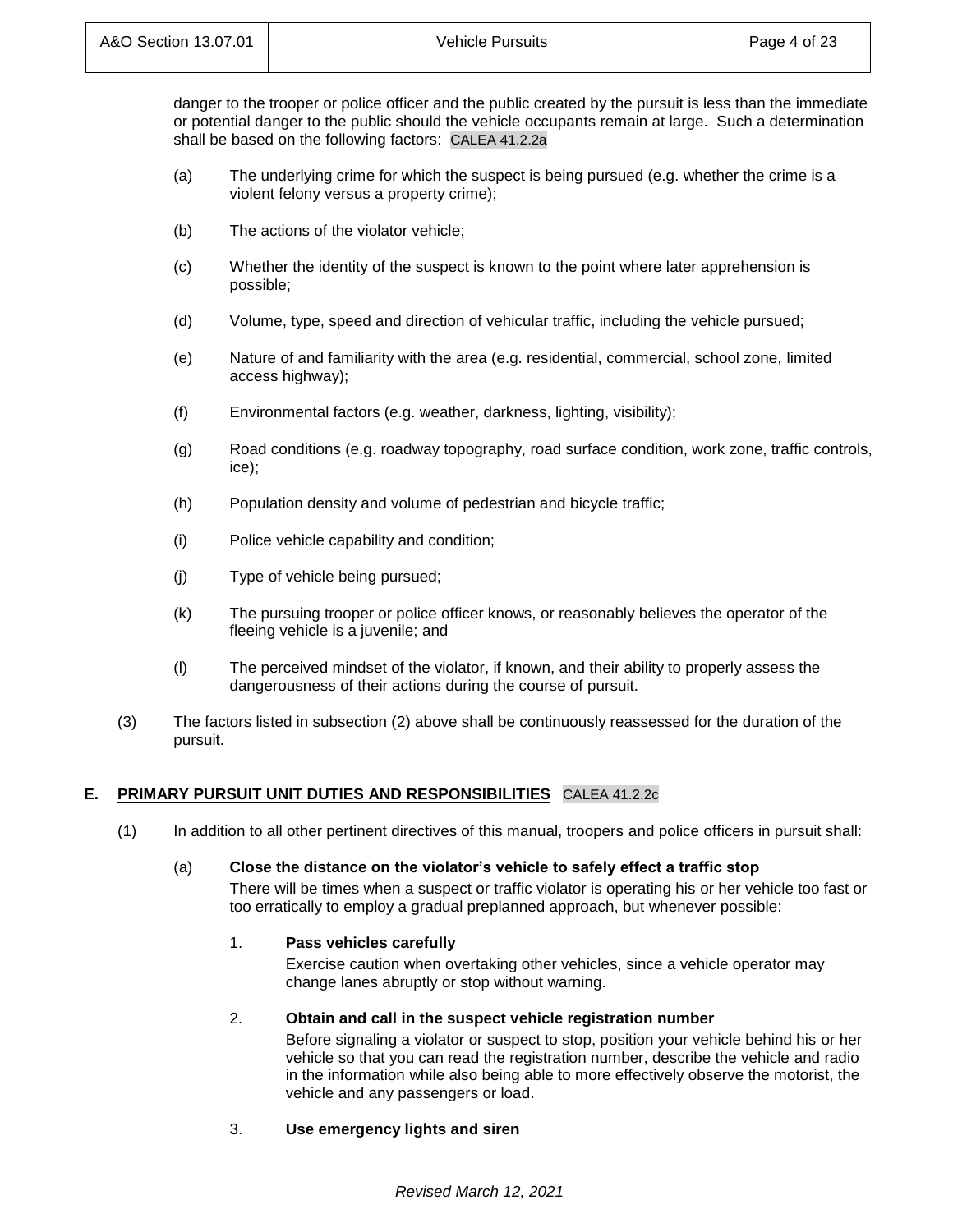When pursuing a violator, the police vehicle's emergency lights and siren shall be activated throughout the duration of the pursuit, with the police vehicle positioned so that audible or visual signals to halt can be effectively communicated to the motorist.

[a] Ensure that the vehicle's Mobile Video Recorder (MVR) and the trooper or police officer's Body-Worn Camera (BWC), if equipped, have all video and audio recording activated and are continuously operated for the duration of the pursuit, including during the actions taken to bring the pursuit to its final outcome (e.g. arrest, use of force, termination).

## 4. **Notify the troop of the pursuit as early as possible**

If a violator appears to be attempting to evade apprehension after being signaled to stop, immediately alert the troop which has operational control of the area where the pursuit begins, via radio.

## (b) **Provide necessary information to troop dispatch at the start of the pursuit**

## 1. **Call in as much of the following information as possible**

A trooper or police officer in pursuit shall immediately provide as much of the following as possible:

- [a] Radio ID number of the trooper or police officer;
- [b] Violator vehicle description and registration number;
- [c] Location and direction of travel;
- [d] Initial reason for pursuit;
- [e] Number of occupants observed; and
- [f] Presence of hazardous traffic, weather, or road conditions.

## 2. **Effect of failure to provide requested information**

Failure to fulfill any reasonable request for information shall be sufficient cause for termination of pursuit by the commander, duty supervisor or desk officer.

## (c) **Be aware of operational control considerations**

The pursuing trooper or police officer has original operational control of the pursuit. Original operational control only pertains to the immediate field of operations, which is at all times subordinate to the directives of a commander, duty supervisor, or desk officer.

## (d) **Maintain safe distances between vehicles**

## (e) **Always consider voluntary termination of pursuit** CALEA 41.2.2h,i

The decision to begin to pursue or to continue to pursue is always reversible and the involved trooper/police officer and supervisor or desk officer must constantly question if the need for an immediate apprehension justifies beginning or continuing pursuit. The involved trooper or police officer always has the authority to self-terminate a pursuit.

## 1. **Notify the troop whenever you discontinue pursuit**

Notify the troop of your termination of a pursuit as soon as possible so that all other responding mobile units may be alerted by the desk officer to resume normal driving operations, thereby reducing risks to all persons.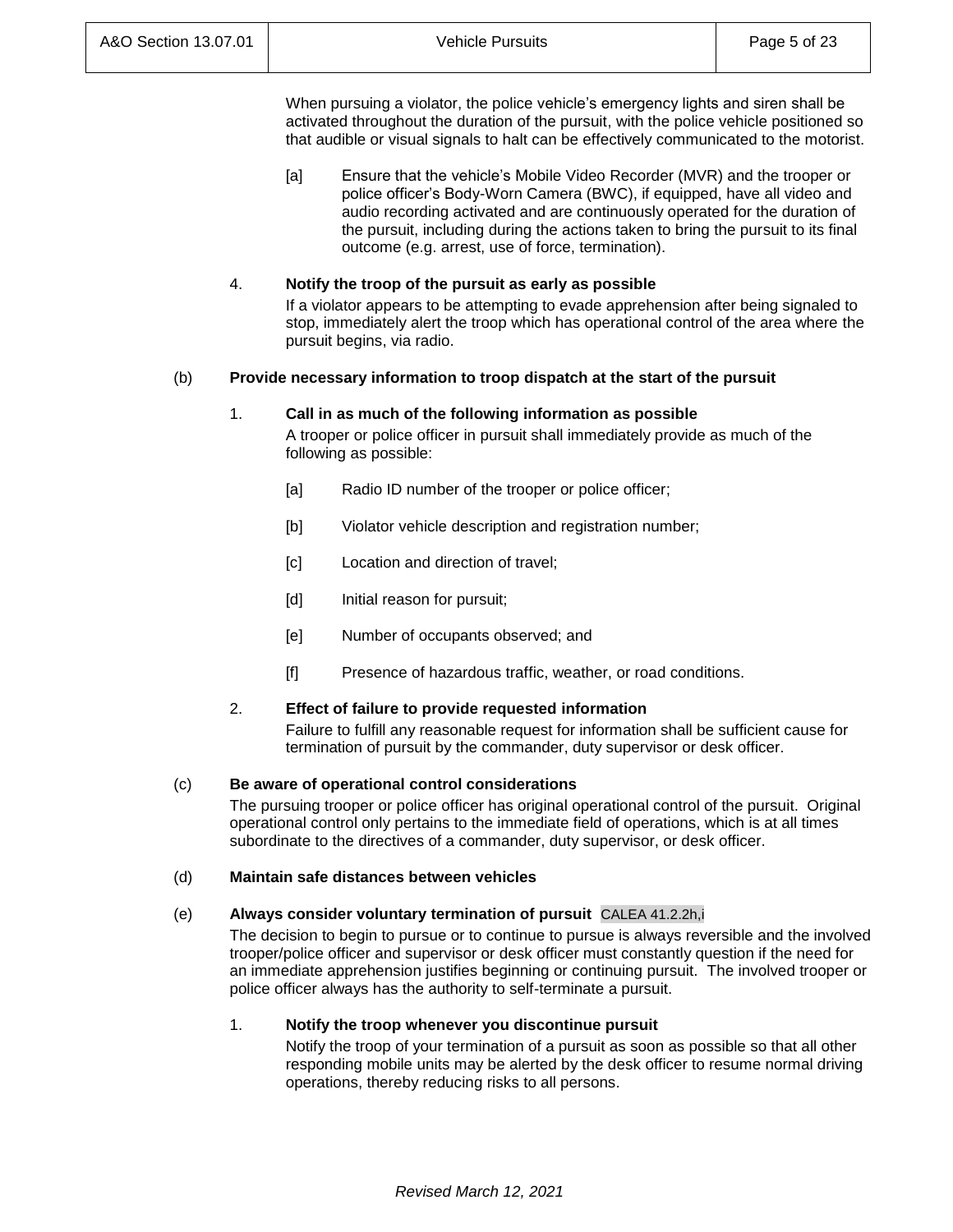| 2. | Alert motorists around you by taking deliberate action                                                                                                                  |
|----|-------------------------------------------------------------------------------------------------------------------------------------------------------------------------|
|    | Upon termination of the pursuit, all pursuit units shall pull to the right side of<br>the roadway and stop at the nearest location where it is practical and safe to do |
|    | so. Deactivate the siren and at least the forward facing emergency lights as soon as<br>possible.                                                                       |

- [a] Such actions alert motorists around you that you are no longer in pursuit.
- [b] If the violator observes your actions, he or she is more likely to realize that you are no longer pursuing and high risk driving behavior may be discontinued, thereby posing less of a threat to public safety (See *Mason v. Bitton*, 85 Wash. 2d 321, 534 P. 2d 1360 [1975]).

# (f) **Follow criteria for mandatory termination of pursuit** CALEA 41.2.2h,i

Pursuit shall end whenever any one of the following ten conditions or events occurs (See section J for a more comprehensive explanation of factors):

- 1. When instructed to do so by a commander, duty supervisor or desk officer;
- 2. When risks outweigh the need for an immediate apprehension;
- 3. When a violator's identity has been adequately established, and later apprehension can occur;
- 4. When the pursuing trooper or police officer knows or is reasonably certain that the fleeing vehicle is operated by a juvenile, and the offense is not a violent felony;
- 5. When poor environmental conditions exist;
- 6. When the pursued vehicle's location is unknown or its capabilities are excessive;
- 7. When injury to any person occurs or is likely to have occurred;
- 8. When a clear and unreasonable danger exists;
- 9. During certain unanticipated conditions, events or circumstances; or
- 10. During pursuit of a reckless traffic evader under certain conditions.

# **F. BACKUP UNIT DUTIES AND RESPONSIBILITIES** CALEA 41.2.2d

- (1) In addition to all other pertinent directives of this manual, troopers and police officers engaged in an active pursuit shall:
	- (a) **Notify the troop as you become engaged in an active pursuit**
		- 1. *Up to two backup units are normally permitted in active pursuit* Pursuers are normally limited to one primary unit and two back-up units.
		- 2. *Additional units may be authorized by a supervisor or commander* Additional back-up units will be determined by:
			- [a] Nature and severity of any offense; or
			- [b] Presence of multiple suspects or vehicles; or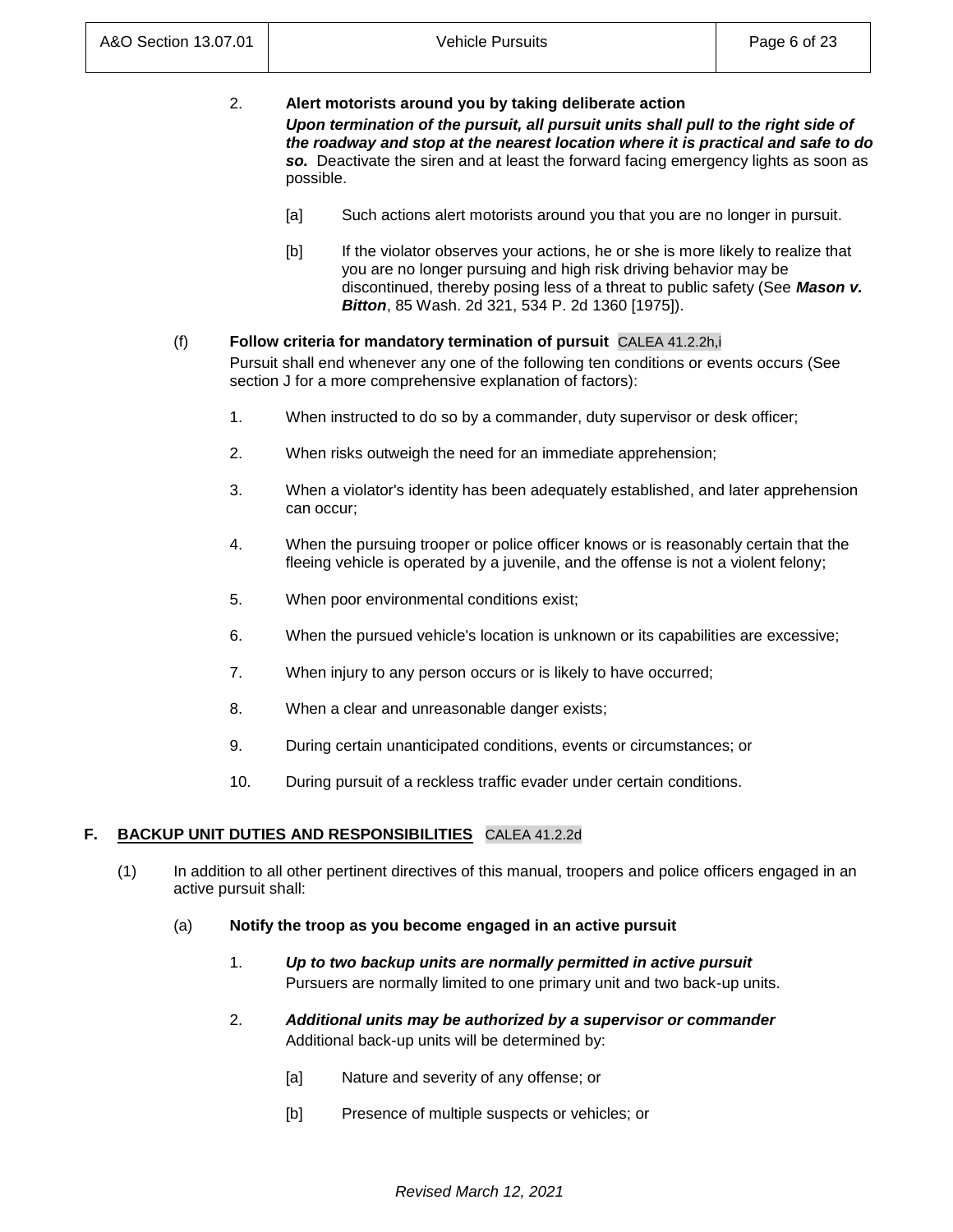- [c] Whenever facts warrant the risk created by involvement of additional pursuit vehicles.
- [d] A desk officer may not authorize more than three units into a pursuit, except as directed by the supervisor or commander.
- [e] Other units should be aware of the direction and progress of the pursuit, but should not actively join or parallel the pursuit unless so ordered.

# (b) **Assume primary responsibility for radio communications during the pursuit**

A primary duty of the first back-up unit shall assume responsibility for radio communications, allowing the primary unit to devote full attention to driving.

## (c) **Maintain safe intervals between all vehicles**

(d) **Avoid intersecting the path of any high speed suspect, pursuit, or other vehicle**

## (e) **Be prepared to assume primary pursuit unit duties**

If the primary unit is disabled or is involved in a crash, the first back-up unit will become the primary unit and request another back-up unit to join in the pursuit.

- 1. The second back-up unit will immediately discontinue pursuit and assist disabled vehicles or injured persons.
- 2. If only one back-up unit is available when a crash occurs, that unit will stop, render aid, and notify the troop of the circumstances.
- 3. The troop will advise the troop supervisor that a new back-up unit is required and the next unit to join in pursuit will radio in as the back-up or primary unit as required.

## (f) **Use emergency lights and siren**

When pursuing a violator, the police vehicle's emergency lights and siren shall be activated throughout the duration of the pursuit, with the police vehicle positioned so that audible or visual signals to halt can be effectively communicated to the motorist.

1. Ensure that the vehicle's Mobile Video Recorder (MVR) and the trooper or police officer's Body-Worn Camera (BWC), if equipped, have all video and audio recording activated and are continuously operated for the duration of the pursuit, including during the actions taken to bring the pursuit to its final outcome (e.g. arrest, use of force, termination).

# **G. COMMUNICATION PERSONNEL DUTIES AND RESPONSIBILITIES** CALEA 41.2.2f

(1) In addition to all other pertinent directives of this manual, communication personnel involved in pursuit operations shall be responsible for the following:

## (a) **Avoid the unnecessary use of codes and signals**

Troop communication personnel shall direct pursuit operations in plain language by avoiding the routine use of radio codes and signals that may confuse unassigned personnel who can monitor the radio and assist or avoid the pursuit.

## (b) **The troop desk officer shall:**

- 1. Advise all units that a pursuit is active;
- 2. Maintain and control radio communications;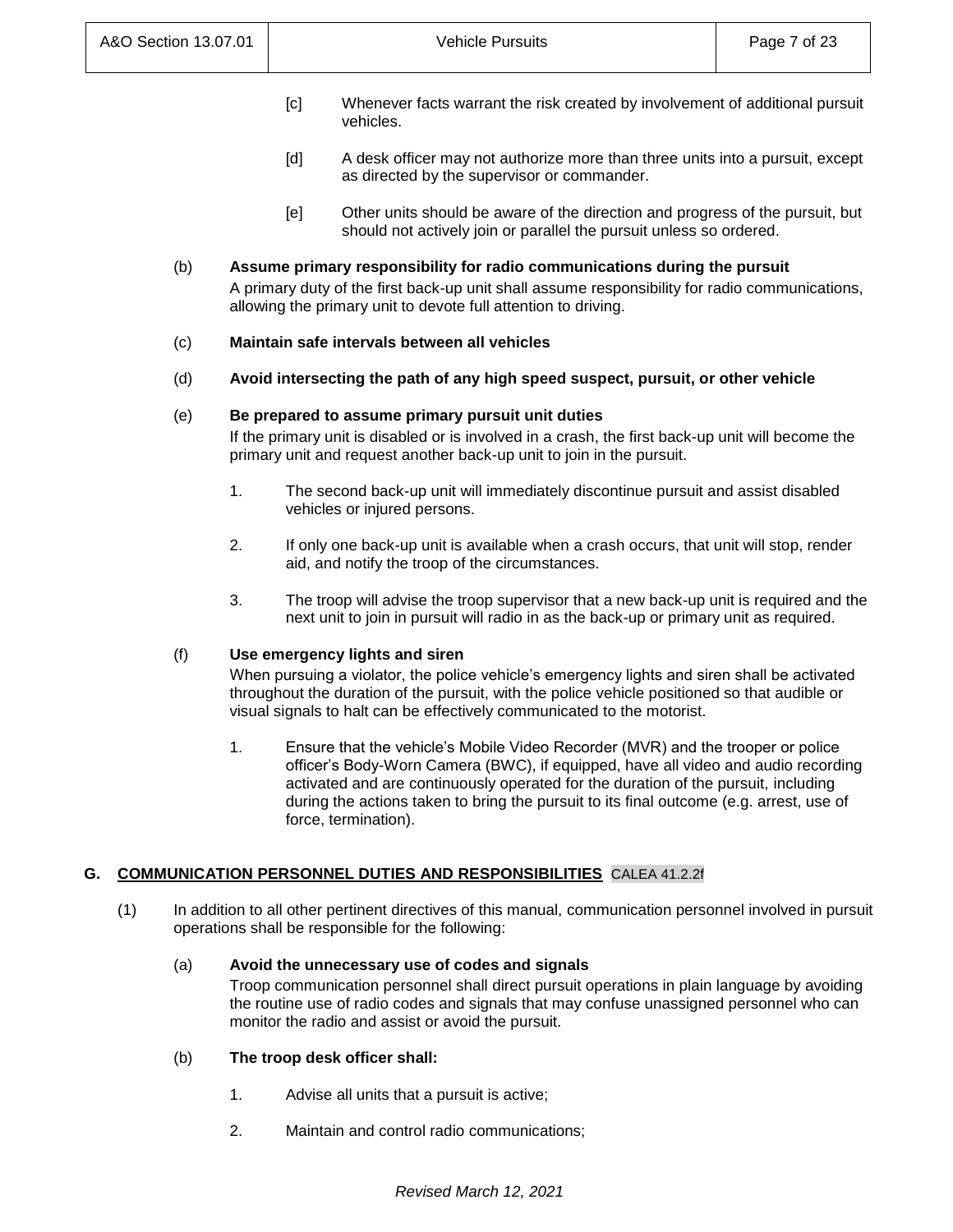- 3. Coordinate assistance at the direction of the duty supervisor or troop commander;
- 4. Monitor the pursuit until it concludes or crosses into another troop area, and operational control has been turned over to the other troop area.

## (c) **The troop desk officer will direct an available dispatcher to**:

- 1. Record the following incident information for input into the Computer Aided Dispatch (CAD) system event for the pursuit:
	- [a] Date and time pursuit began and ended;
	- [b] ID numbers of involved troopers and / or police officers;
	- [c] Initial reason given for pursuit;
	- [d] Pursuit result;
	- [e] Name of the commander, supervisor, or desk officer in charge.
- 2. Notify the duty supervisor and/or troop commander that pursuit has begun;
- 3. Perform all relevant operator/motor vehicle inquiries;
- 4. Advise the DESPP Communications Center of the pursuit;
- 5. Monitor incoming calls for emergencies;
- 6. Provide a chronology of the events of the pursuit to the supervisor having operational control of the pursuit to assist with completion of required after-pursuit reporting.
- (d) **Notify all units whenever the pursuit ends or is terminated**

# **H. SUPERVISOR DUTIES AND RESPONSIBILITIES** CALEA 41.2.2g

The duty supervisor, or for (1), (2), and (3) below in the absence of a duty supervisor, the desk officer shall:

#### (1) **Upon notification that a pursuit has begun, evaluate the situation**

- (a) If pursuit appears justified, the supervisor shall assert control over it immediately and may order other units into or out of the pursuit;
- (b) If pursuit appears not to be justified or the risks known outweigh the need for an immediate apprehension, the supervisor shall order termination of the pursuit.

#### (2) **When assuming control over the pursuit, the duty supervisor should:**

- (a) Verify that no more than the required units are involved;
- (b) Designate the number and identity of appropriate back-up units;
- (c) Request assistance from available department aircraft and similar resources;
- (d) Consider the use of electronic remote engine disablement features installed on the violator vehicle, if any, when appropriate (e.g. OnStar for stolen vehicle);
- (e) Determine if the proper radio frequency is being used;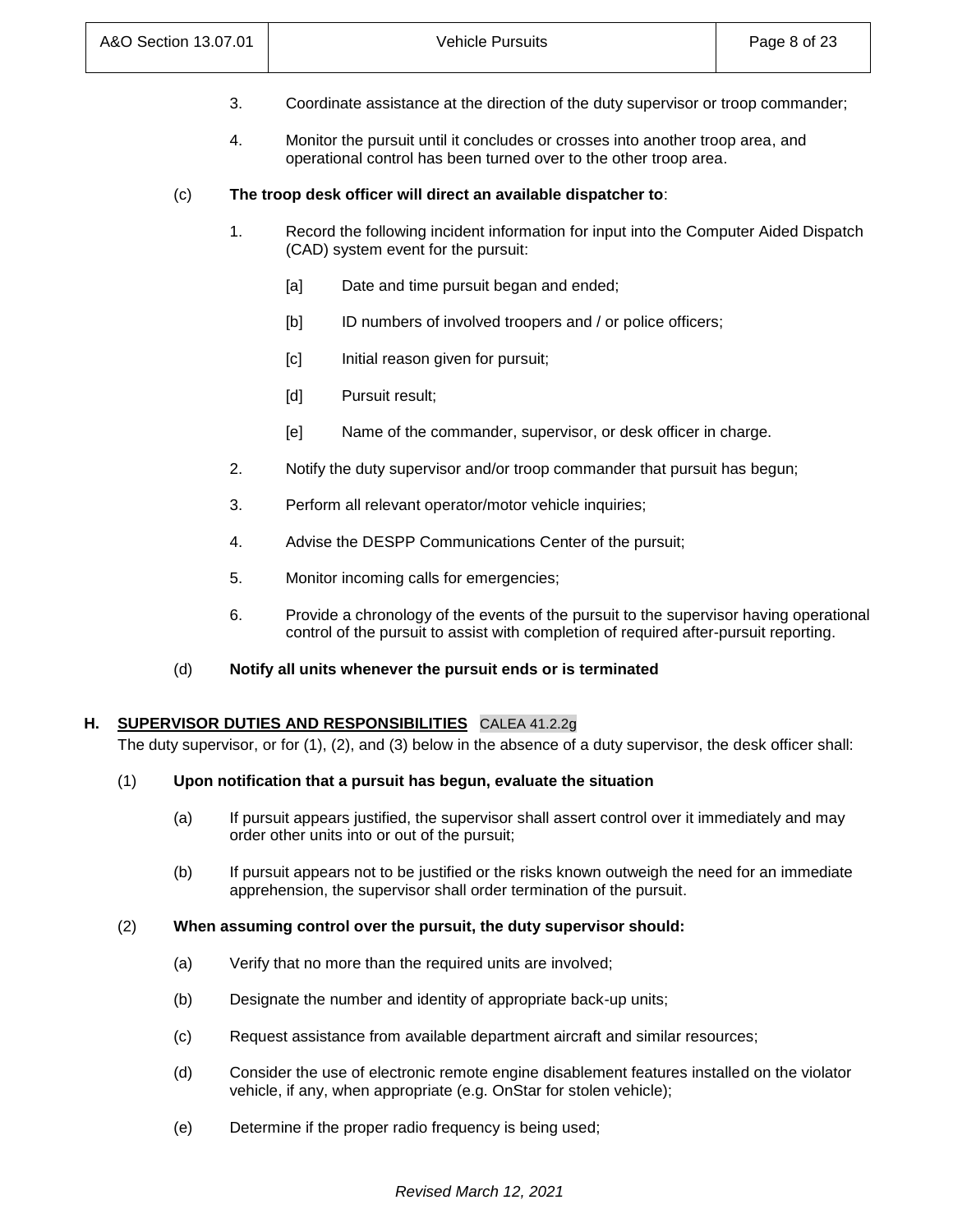- (f) Alert adjacent troops and police departments to the progress of the pursuit;
- (g) Terminate the pursuit if such action is appropriate or prudent.

## (3) **Direct and control the pursuit**

The supervisor shall direct and control the pursuit to the greatest extent possible until the pursuit ends or operational control is turned over to another troop or police department.

- (a) In the absence of pertinent information requested from pursuit units, the duty supervisor may terminate pursuit.
- (b) As with most tactical situations, it is not necessary that the duty supervisor be physically present at the scene to coordinate or assert control over a pursuit*.*
- (c) If pursuit enters another troop area, that troop supervisor or desk officer shall assume operational control of the pursuit as soon as feasible.

## (4) **Respond to the scene as required**

- (a) Whenever practical, a supervisor should respond to the scene where a vehicle has been stopped following a pursuit.
- (b) If the pursuit ends in a traffic crash or otherwise results in death or injuries, the supervisor of the troop area where the pursuit ends shall respond to the scene and submit a written report to the district commander detailing the circumstances of the incident as soon as practical, through the chain of command.
	- 1. **Mandatory notification to the Commanding Officer of the Traffic Services Unit shall be made for a response by the Collision Analysis and Reconstruction Squad (C.A.R.S.), whenever any serious injury or fatal accident arises from a department pursuit, including those undertaken by police officers under the direction and jurisdiction of the Division of State Police.**

## (5) **Conduct after-pursuit activities and determine the status of all involved parties**

- (a) At the end of each pursuit, the supervisor shall account for the status of each trooper and police officer involved or potentially involved in the pursuit and shall assign follow-up duties such as who is responsible for crash investigations, status reports for injured persons, and the writing of various reports, etc.
- (b) In accordance with section L below, supervisors shall complete a morning report synopsis for submission to the Office of Field Operations, and conduct a thorough investigation of the facts and circumstances of the pursuit, documenting such on the Motor Vehicle Pursuit Summary, Analysis, and Critique Report, form DPS-63-C.

## **I. TROOP COMMANDER DUTIES AND RESPONSIBILITIES**

# (1) **Assume control over the pursuit**

- (a) A troop commander shall exert overall command and control through the supervisor or desk officer or may take personal operational control of the pursuit if physically present at the troop when a pursuit occurs.
- (2) **Require written Pursuit Summary, Analysis and Critique Report**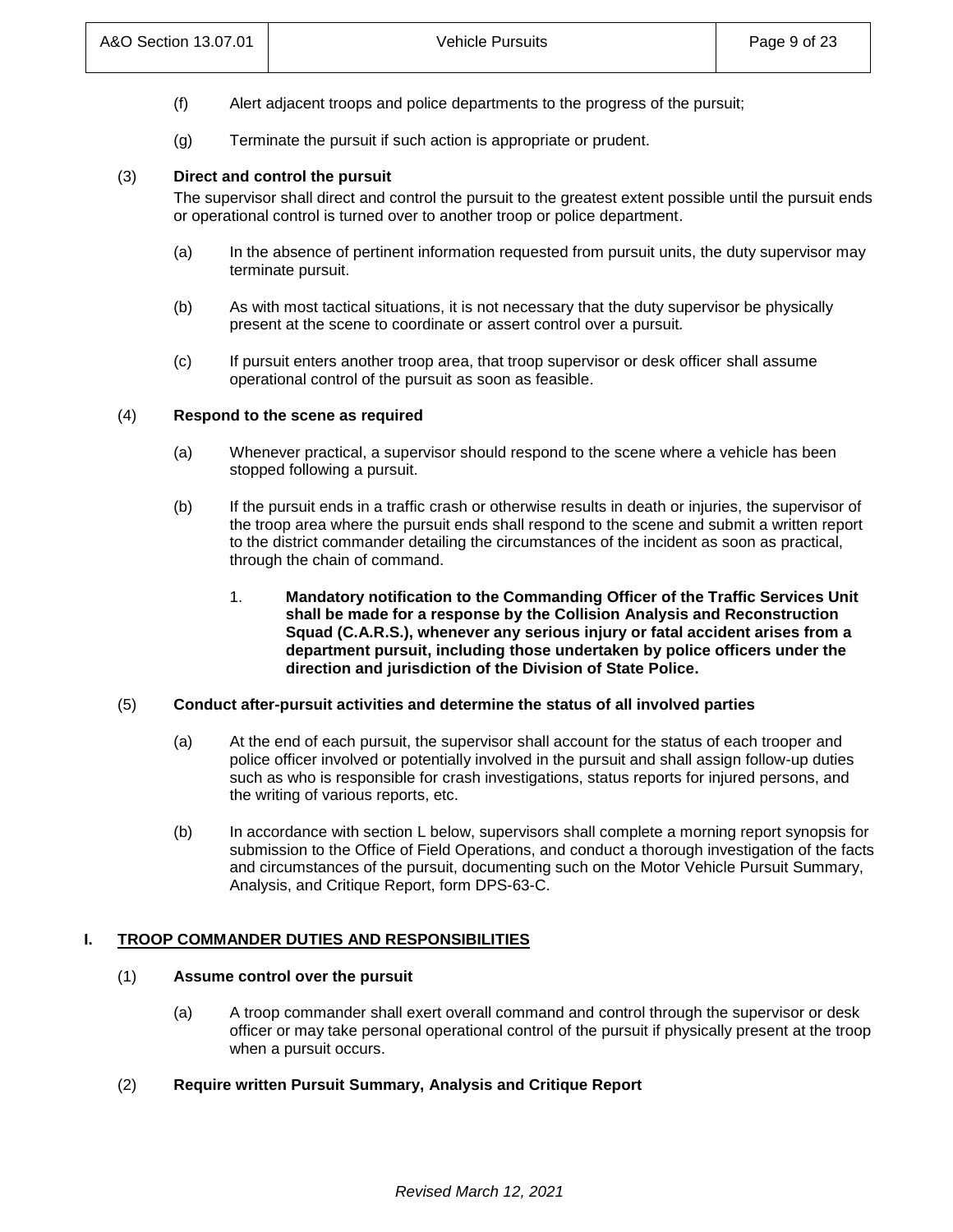(a) In accordance with section L below, commanders shall ensure pursuits are properly documented and analyzed. Commanders shall also review all pursuit related reports and media made available to them to review the performance of those involved.

## **J. CONDUCTING VEHICLE PURSUITS**

(1) Once any pursuit is entered into by a trooper or police officer, the following matters shall be adhered to:

#### (a) **Notify troop dispatch of the pursuit**

- 1. Report the pursuit immediately to troop dispatch via radio.
- 2. The desk officer will then notify the troop commander or duty supervisor of the pursuit.

#### (b) **Operational control of the pursuit**

- 1. The troop commander or the duty supervisor shall assume overall command of the pursuit as soon as possible and will exercise control and supervision through the desk officer.
- 2. Responsibility for pursuit extends to all involved persons.
- 3. If a troop commander or shift supervisor is unavailable, operational control will be assumed by the desk officer.

#### (c) **Terminating pursuit** CALEA 41.2.2h,i

#### 1. **General considerations**

The decision to begin to pursue or to continue to pursue is always reversible and the involved trooper / police officer and supervisor must constantly question if the need for an immediate apprehension justifies beginning or continuing a pursuit. The involved trooper or police officer always has the authority to self-terminate a pursuit.

#### 2. **A pursuit shall be terminated whenever:**

- [a] **Instructed to do so by the commander, on-duty shift supervisor or desk officer;** or
- [b] **Risks of pursuit outweigh the need for an immediate apprehension** When in the opinion of the trooper or police officer in pursuit or any commander, duty supervisor, or desk officer in charge, *there is a clear and unreasonable danger* to the trooper, police officer or other users of the highway created by the pursuit, which outweigh the necessity for an immediate apprehension to eliminate the threat to public safety that would reasonably be posed by the escape of the violator or suspect, or by continuation of his or her actions; or

## [c] **The violator's identity is adequately established and later apprehension can occur**

The violator's identity has been established to a point where an apprehension can be reasonably accomplished later, *and there is no longer a need for an immediate apprehension to eliminate the threat to the safety of the public or to any police officer*; or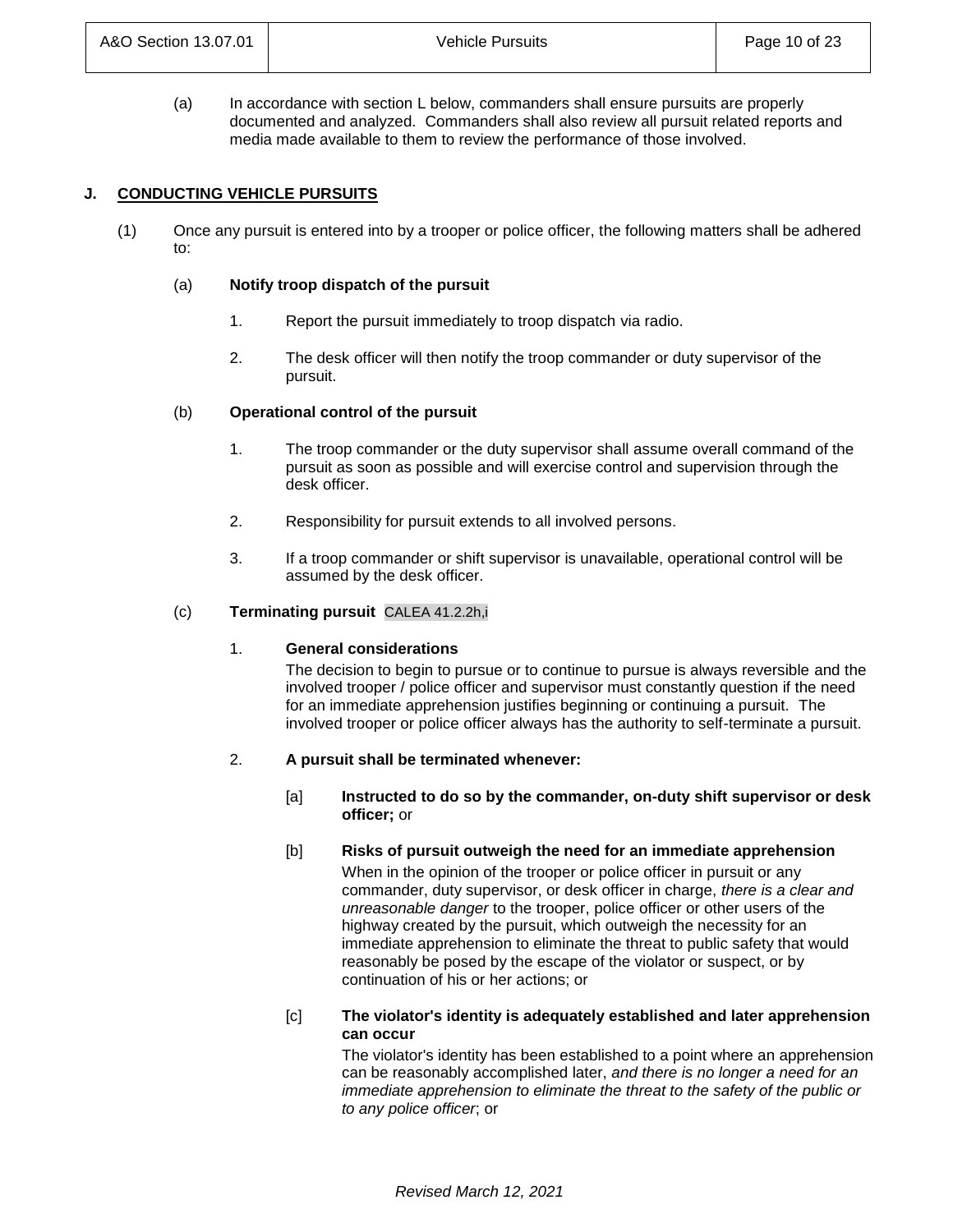## [d] **The pursuing trooper or police officer knows, or is reasonably certain that the fleeing vehicle is operated by a juvenile, and the offense is not a violent felony;**

The stress of a pursuit situation may be more than a juvenile operator can be expected to cope with, and there may be a significantly higher likelihood that a juvenile operator will not properly assess the consequences of dangerous operation of a vehicle during a pursuit; or

## [e] **Poor environmental conditions exist**

Environmental conditions, including the weather, may reasonably be construed to indicate the futility of undertaking or continuing pursuit; or

## [f] **The pursued vehicle location is unknown or its capabilities are excessive**

Situations may happen where the location of the pursued vehicle becomes unknown or the distance between the pursuit vehicle and pursued vehicle becomes so great that further pursuit becomes futile; or

## [g] **Injury to persons occurs or is likely to have occurred**

This most likely occurs subsequent to a traffic crash where one or more persons is injured or is likely to have been injured and there are no other police or medical personnel able to render assistance and no one else immediately available to continue pursuit; or

# [h] **A clear and unreasonable danger exists**

A clear and unreasonable danger exists whenever:

- [1] Vehicle speeds are dangerously excessive or the speed of the pursuing police vehicle dangerously exceeds the speed of any overtaken vehicle; or
- [2] Vehicle or pedestrian traffic requires dangerous maneuvering which exceeds the performance capabilities of the police vehicle or its operator; or

# [i] **Certain unanticipated conditions, events or circumstances occur** If advised of any unanticipated condition, event or circumstance which substantially increases the risk to public safety inherent to the pursuit; or

- [j] **During pursuit of a reckless traffic evader under certain conditions** Pursuit of a reckless traffic evader *into heavy traffic* or *densely populated areas* shall terminate when any of the following conditions also occurs:
	- [1] The reason for the pursuit is a minor traffic offense;
	- [2] There is no reason to believe that a suspect or violator has committed a violent felony;
	- [3] It is reasonable to believe that the violator will cease hazardous operation if pursuit ends;
	- [4] The violator's identity has been established and apprehension can be accomplished later; or
	- [5] Environmental conditions render pursuit futile.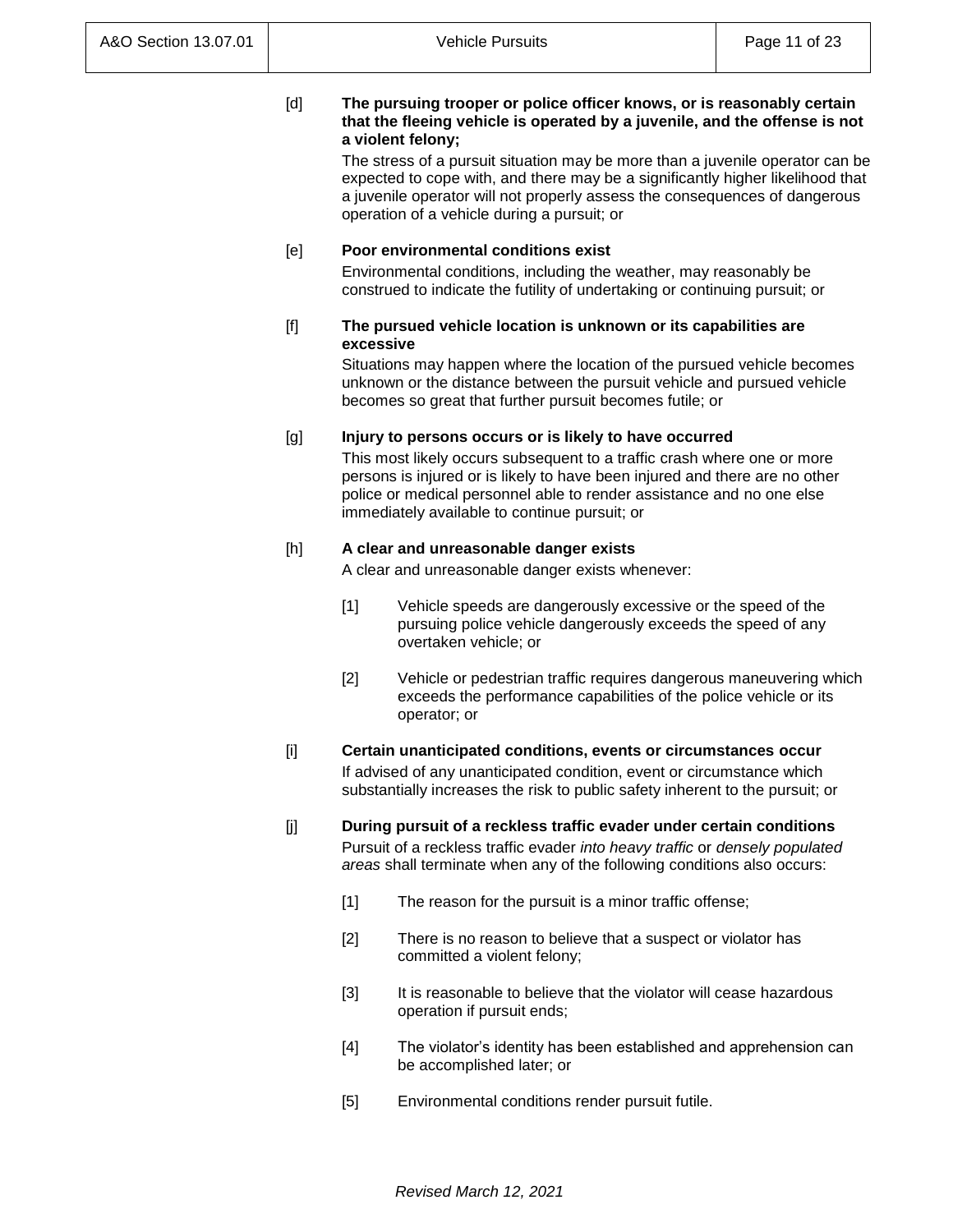3. **Whenever a supervisor or desk officer communicates a termination directive, all pursuing vehicles shall disengage emergency warning devices, cease pursuit and acknowledge termination of the pursuit via the radio. Upon termination of the pursuit, all pursuit units shall pull to the right side of the roadway and stop at the nearest location where it is practical and safe to do so.**

# (d) **Pursuit methods**

The following pursuit methods occur to some degree in all pursuits and may be employed at the discretion of the pursuing trooper:

## 1. **Trailing**

Trailing is simply following and maintaining a safe interval behind the violator, while providing visual and audible signals, which indicate that the violator should stop.

## 2. **Offset Pursuit Position**

Positioning the police vehicle approximately one half vehicle width to either side while trailing permits a view of oncoming or overtaken vehicles and exposes forward facing emergency warning lights to oncoming traffic.

- [a] This position places the trooper or police officer in a better position from which to anticipate the violator's actions due to enhanced forward visibility.
- [b] On approaching an intersection, this position may encourage the violator to turn in a direction opposite to the side on which the police vehicle is located and toward other police units or onto lightly traveled side streets.
- [c] Often a fleeing violator approaching a busy intersection will turn right instead of left to avoid crossing one or more additional lanes of traffic.

## (e) **Overtaking another pursuit vehicle**

Efforts by a back-up unit to overtake a primary pursuit unit or attempts by a primary unit to yield his position to a back-up unit should be sufficiently communicated beforehand between affected parties.

## (f) **Department motorcycle pursuits** CALEA 41.2.2e

Motorcycles may be used for pursuit in exigent circumstances, including but not limited to: situations where the trooper reasonably believes deadly force has been used by any vehicle occupant, or the pursuit is necessary to protect a life other than the motorcycle operator.

- 1. Department motorcycle operators shall not undertake a high-speed pursuit whenever hazardous road and/or weather conditions exist;
- 2. If a troop or supervisor cannot be immediately contacted during the pursuit, the motorcycle pursuit shall be immediately terminated.
- 3. When the motorcycle unit is joined by a department or another police agency 4 wheeled pursuit vehicle, the motorcycle shall drop back and assume duties as a back-up unit.
- 4. If a second 4-wheel unit joins pursuit, the motorcycle will only follow along at safe speeds.
- 5. Motorcycle units must be acutely aware at all times of the high potential for offensive driving actions that can be used against them.
- 6. Refer to subsection (j) below for pursuing violators operating motorcycles.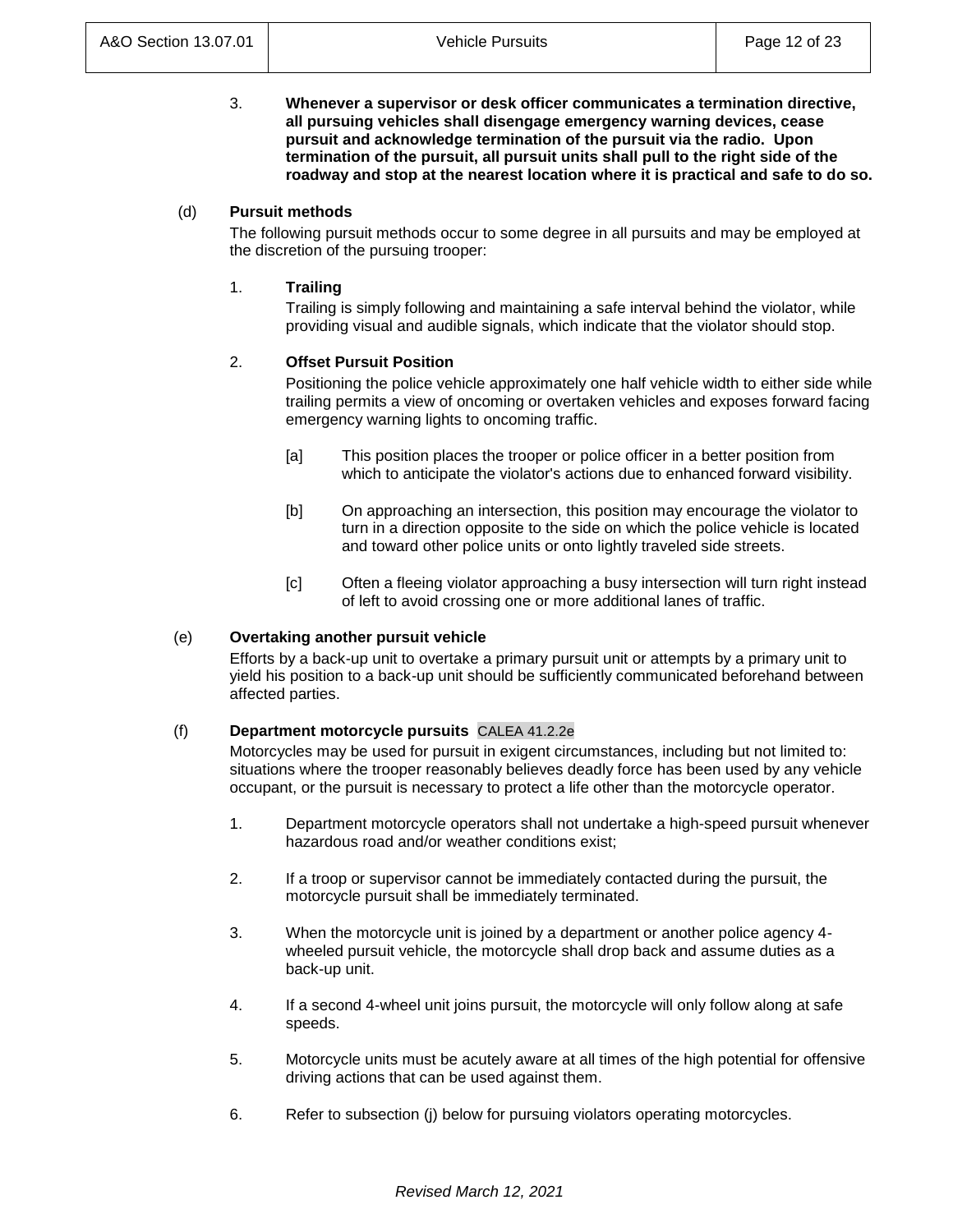# (g) **Other pursuit considerations**

## 1. **Aircraft assistance**

- [a] Whenever a department aircraft establishes visual contact with a pursued vehicle, all ground units shall be so notified by the desk officer immediately.
- [b] The aircraft pilot shall direct the movement of pursuit units and other assistance pursuant to the authority of the commander or supervisor.
- [c] Pursuit units shall continue, but shall reduce their speed while responding to the directions of the aircraft pilot to subsequently locate and apprehend the suspect.

## 2. **Arrest considerations**

Because of the high level of emotions generated during pursuits, troopers and police officers must be aware that any physical force used to apprehend a violator must be reasonable and consistent with both state laws and department policy regarding the use of force.

## 3. **Caravanning is prohibited**

Pursuit units should not form an unbroken line of more than three pursuit vehicles behind a violator.

## 4. **Civilian occupants of police vehicles**

Troopers and police officers shall not engage in pursuits when any passenger in a pursuit vehicle is not a sworn police officer.

[a] If pursuit is contemplated but not yet engaged, passengers may be dropped off at a safe place and retrieved after the pursuit ends.

## 5. **Crossing intersections**

Upon approaching an intersection controlled by traffic signals or signs signaling vehicles to stop or yield to traffic, where a substantial likelihood of a collision exists, *the operator of each pursuit vehicle prior to entering the intersection shall reduce speed or stop as necessary* and shall control the department vehicle so as to reasonably avoid collision with any vehicle or pedestrian. Audible signals and emergency lights must be in use when crossing such intersections.

## 6. **High speed operation**

A trooper or police officer in pursuit may operate his or her vehicle as fast as the condition of his or her vehicle, existing conditions, and his or her driving abilities will safely permit.

## 7. **Number of involved pursuit vehicles**

No more than three department vehicles shall be actively involved in a pursuit, unless directed otherwise by a commander or supervisor, but all troopers and police officers should be alert to the progress and location of any nearby and ongoing pursuit.

## 8. **Offensive driving tactics are limited**

Deliberate contact between vehicles (i.e., intentional collision or ramming) shall not be attempted unless deadly force or potentially deadly force is indicated and permission is obtained from a supervisor.

# 9. **Operating against the flow of traffic is prohibited**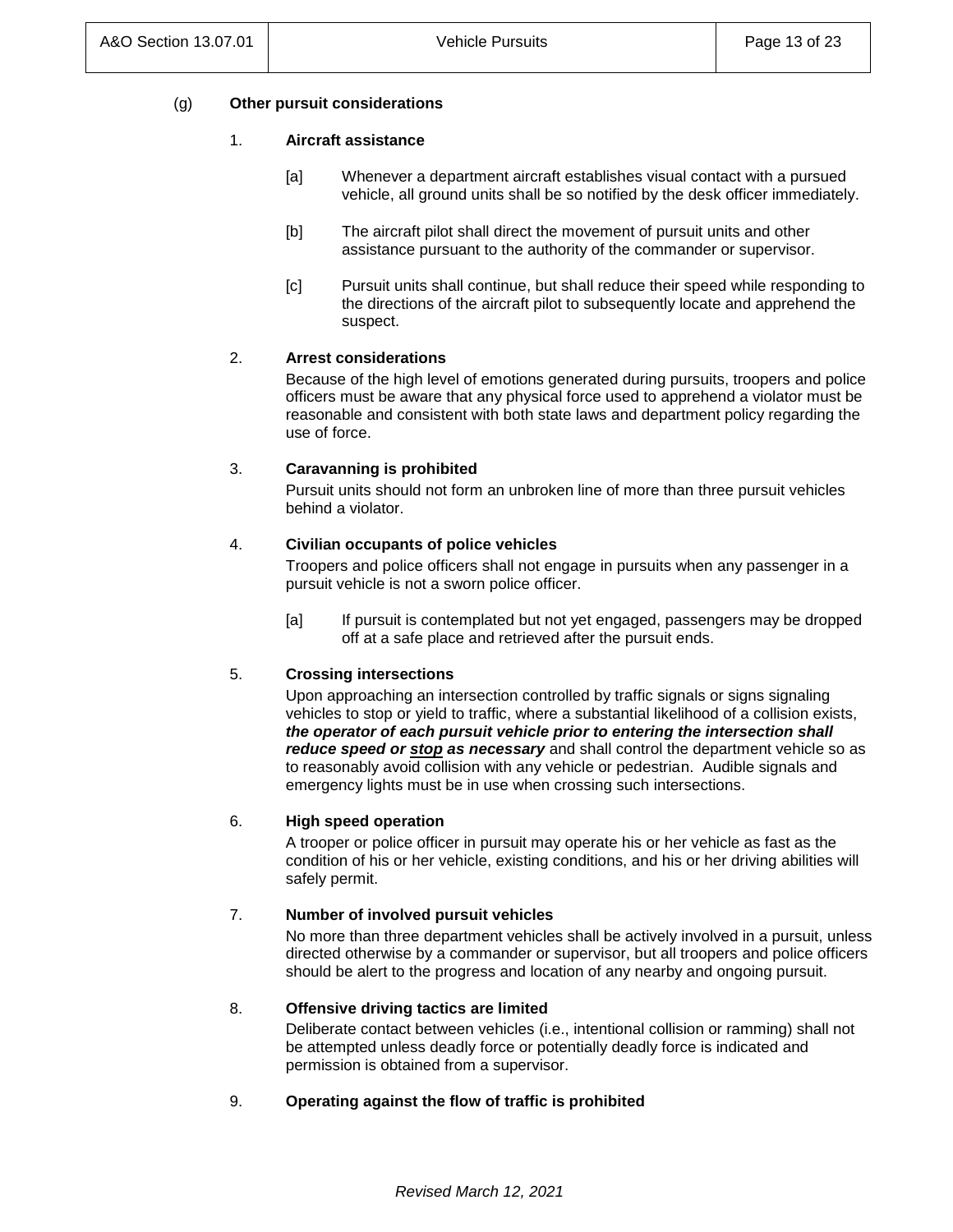A trooper or police officer shall not pursue a violator operating against the flow of traffic on any limited access highway, divided highway, highway access ramp or oneway street.

# 10. **Spacing of vehicles**

All units in active pursuit shall space themselves at reasonable and safe distances to permit adequate braking and reaction times if any preceding vehicle stops, slows, turns, becomes disabled or collides with any vehicle or object.

## 11. **Traffic control devices**

- [a] Extreme caution shall be used whenever a trooper or police officer disregards traffic signs or signals pursuant to C.G.S. §§ 14-283 and 14-290.
- [b] Troopers and police officers shall operate available emergency warning lights and their vehicle siren to alert other motorists to unexpected pursuit vehicle maneuvers.
- [c] A pursuit vehicle entering any intersection against traffic control signals or signs shall slow to safe speeds and be prepared to slow or stop to avoid any collision.

## (h) **Inter-jurisdictional pursuits** CALEA 41.2.2j

- 1. Notice of a pursuit by another agency or troop is not an open invitation to join that pursuit.
- 2. Troopers and police officers shall not join a vehicle pursuit initiated by another law enforcement agency unless they have reasonable cause to believe the vehicle pursuit meets the criteria of this policy.
- 3. The desk officer or duty supervisor will determine if assistance is requested and troopers and police officers shall not join outside pursuits unless:
	- [a] The criteria for participating in a pursuit described in section D above are met; and
	- [b] The supervisor or desk officer has not ordered personnel to refrain from participating in the pursuit.
- 4. During interagency pursuits the pursuit policy of this department shall be controlling upon department troopers and police officers under the direction and jurisdiction of the Division of State Police.
- 5. Communication personnel shall:
	- [a] Prior to alerting field units, obtain essentially the same information that would be provided for a department pursuit.
	- [b] The desk officer shall not direct units into the pursuit without authorization unless no department supervisor or commander is on duty.
	- [c] Use interagency police communications systems whenever possible.
- 6. When alerted to assist an outside agency pursuit, the first unit to arrive will join as a backup unit.
- 7. Additional units must be authorized by a supervisor or commander.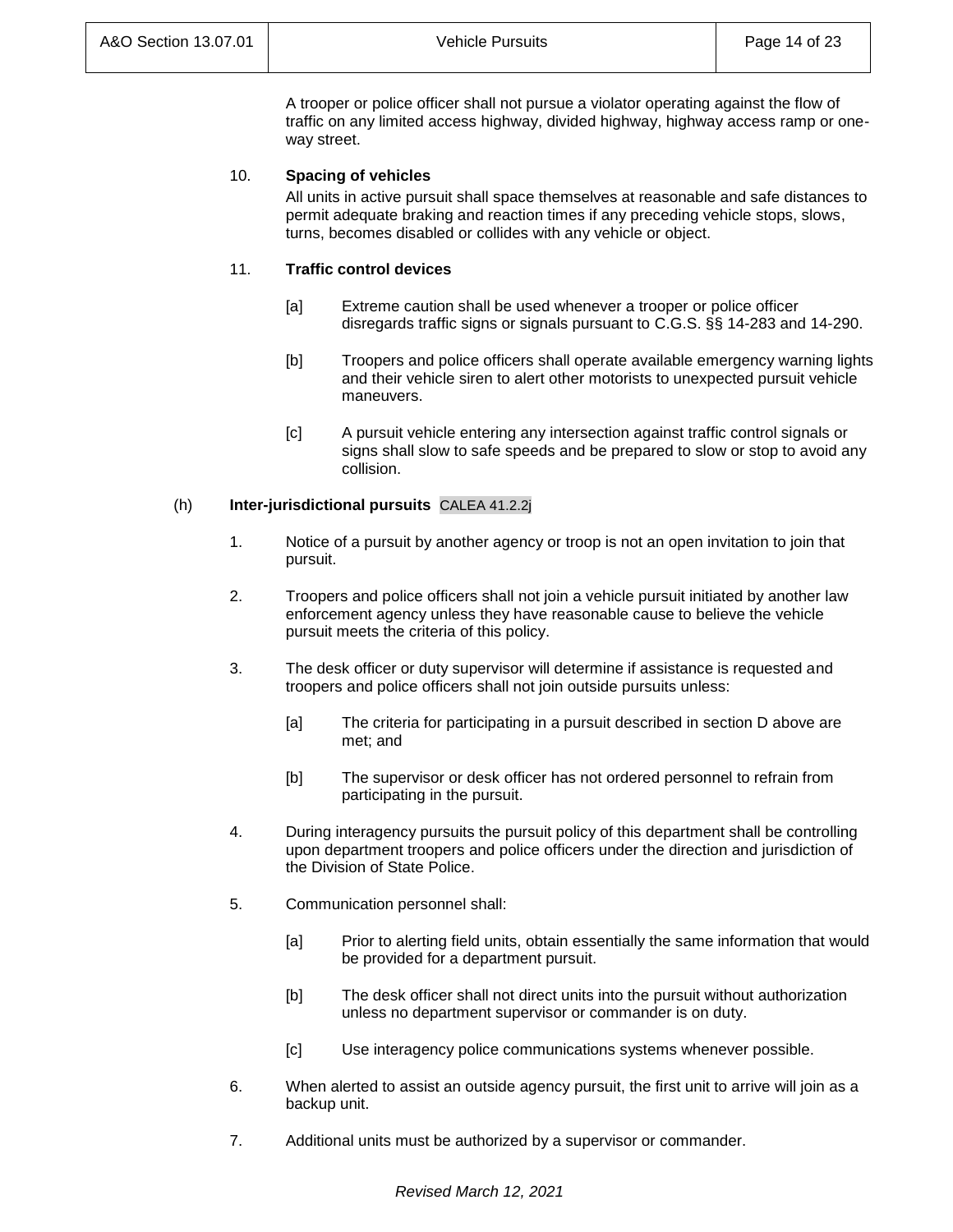- 8. If a pursuit enters the jurisdiction of another police agency or troop, the pursuing troop shall immediately notify the other police agency or troop that has jurisdiction over such area of such pursuit.
- 9. The duty supervisor or troop commander may order notice directed to another police agency or troop that a pursuit is nearing their area. The desk officer or dispatcher should indicate whether this notice is a request for assistance or a courtesy.

## (i) **Pursuing a violator after discontinuation of an original pursuit**

- 1. Whenever a violator out distances a pursuing trooper or police officer and is again observed a reasonably short time later, pursuit may be reinstated as part of the original pursuit, provided the authorization criteria for the pursuit are met at the time of reinstatement.
- 2. If a violator is observed by another trooper or police officer after pursuit has formally ended, that trooper or police officer may stop and identify the operator for anticipated legal action arising from the original pursuit or may arrest the violator for an arrestable crime. If the violator refuses to stop at this time, a new pursuit may be undertaken, provided the authorization criteria for the pursuit are met at that time.

# (j) **Pursuing violators operating motorcycles**

- 1. There are heightened risks when a trooper or police officer engages in a pursuit of a motorcycle. In most cases there is a clear and unreasonable danger that outweighs the need for an immediate apprehension of the pursued motorcyclist.
- 2. Pursuing motorcycles shall only be conducted where the trooper or police officer reasonably believes deadly force has been used by the operator or passenger, or the pursuit is necessary to protect a life other than the motorcycle operator.
- 3. **Pursuing motorcycles for routine motor vehicle violations is prohibited.**
- 4. High speed pursuits whenever hazardous road and/or weather conditions exist shall not be allowed, unless the trooper or police officer reasonably believes deadly force has been used by the operator or passenger, or the pursuit is necessary to protect a life other than the motorcycle operator.

# **K. FORCED STOP PROCEDURES**

# (1) **General considerations** CALEA 41.2.3a

- (a) Forced stop procedures short of deadly force may be considered to stop a fleeing vehicle only after all other reasonable alternatives have failed;
- (b) Forced stop procedures may be considered when the necessity for an immediate apprehension outweighs the dangers presented to involved and innocent persons.
- (c) Forcing vehicles to stop usually presents serious safety hazards to participants and any innocent persons who are present.
- (d) Forced stop procedures must be reasonably and properly applied by troopers and police officers who have received appropriate training in their use. CALEA 41.2.3c

## (2) **Deadly force considerations**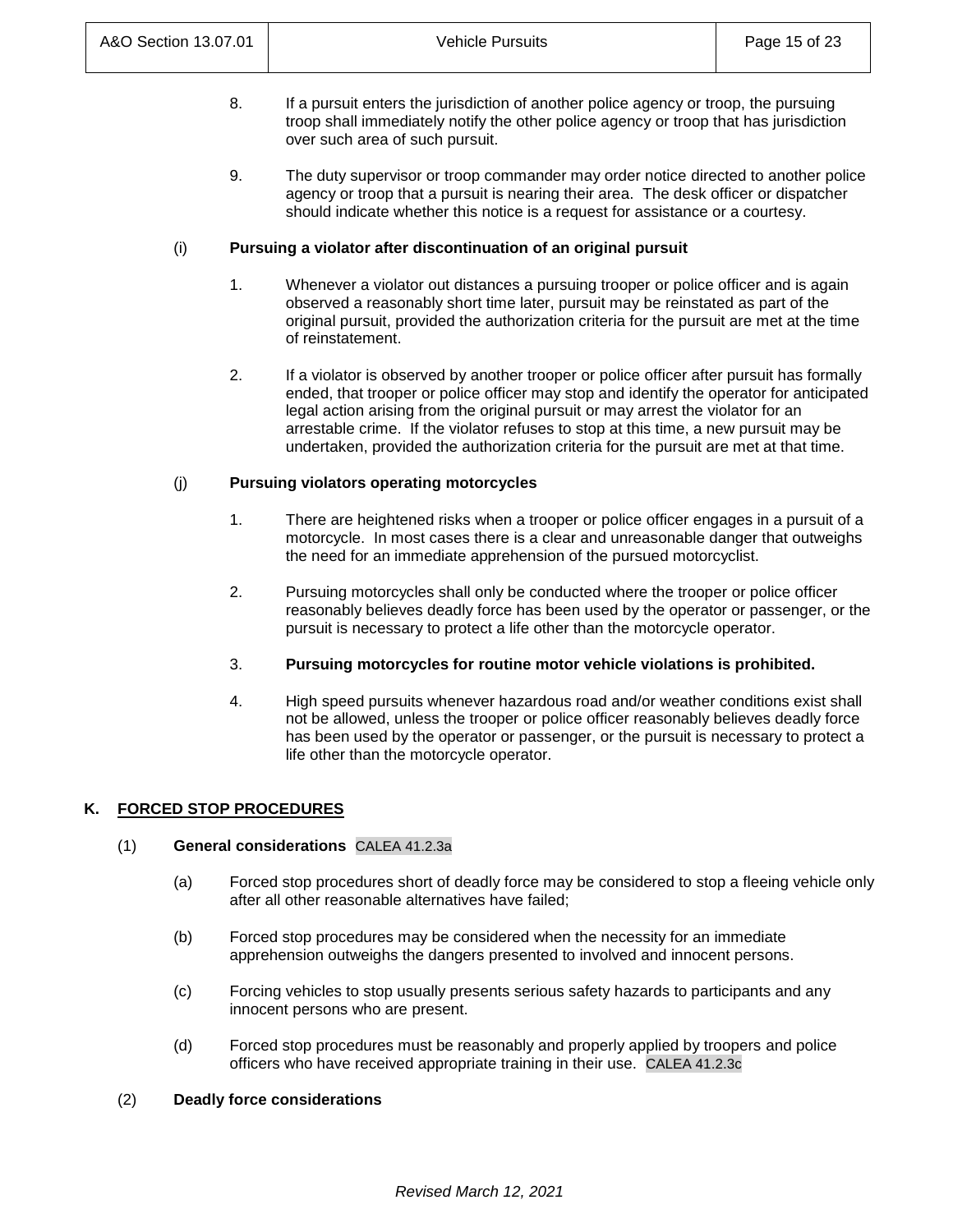- (a) The U.S. Supreme Court has held that the death of a driver of a stolen car was an unreasonable Fourth Amendment seizure of the person due to the placement of a roadblock by police in such a manner that the death of the driver was likely. *Brower v. County of Inyo*, 489 U.S. 593, (1989).
- (b) A concurring opinion in that case held that *Brower v. County of Inyo* was controlled by *Tennessee v. Garner*, 471 U.S. 1, 105 (1985), which held in part that *"there can be no question that apprehension by the use of deadly force is a seizure subject to the reasonableness requirement of the Fourth Amendment."* (471 U.S., at 7, 105 S.Ct., at 1699).
- (c) Use of a roadblock, ramming or forcing a vehicle from the roadway may be employed if deadly force can be reasonably applied to apprehend one of the following persons, after all other reasonable alternatives have been exhausted or would be ineffective:
	- 1. A dangerous fleeing felon;
	- 2. A person for whom there is reasonable cause to believe that the person has committed a violent felony involving an actual or threatened attack which the trooper or police officer has reasonable cause to believe could or has resulted in death or serious physical injury; or
	- 3. Any person who is operating a motor vehicle recklessly and in such a manner as to be reasonably likely to cause death or serious injury to any other person should he or she be allowed to continue operation of the vehicle.

# (3) **Discretionary procedures** CALEA 41.2.3b

# (a) **Boxing In**

Boxing in is a discretionary procedure that can be employed by a trooper or police officer without first obtaining permission from a supervisor or commander.

- 1. Boxing in shall only be performed at relatively low speeds. The use of such a tactic must be carefully coordinated with all involved vehicles, taking into consideration the circumstances and conditions apparent at the time, as well as the potential risk of injury to troopers, police officers, the public and the occupants of the violator vehicle.
- 2. Boxing in normally requires two or more police units to position themselves around the violator to form a box at low pursuit speeds.
- 3. Once the fleeing vehicle is blocked, pursuit vehicles reduce speed slowly and gradually, causing the violator to slow to a stop.
- 4. It must be anticipated that a violator may attempt to maneuver past the lead blocking vehicle or intentionally collide with it or one of the other blocking vehicles to move out of the box.
- 5. Boxing in applied properly is a gradual use of non-lethal force usually directed against an OUI suspect or another driver who refuses to stop when signaled and does not normally require the express permission from a supervisor or commander.

# (4) **Forced stop procedures requiring prior supervisor approval**

The following forced stop procedures are *not* discretionary -- prior approval is required. CALEA 41.2.3d

# (a) **Precondition considerations**

Intentional collisions or ramming may be employed *with permission from the supervisor* if potentially deadly force can be reasonably applied to apprehend one of the following:

1. A dangerous fleeing felon; or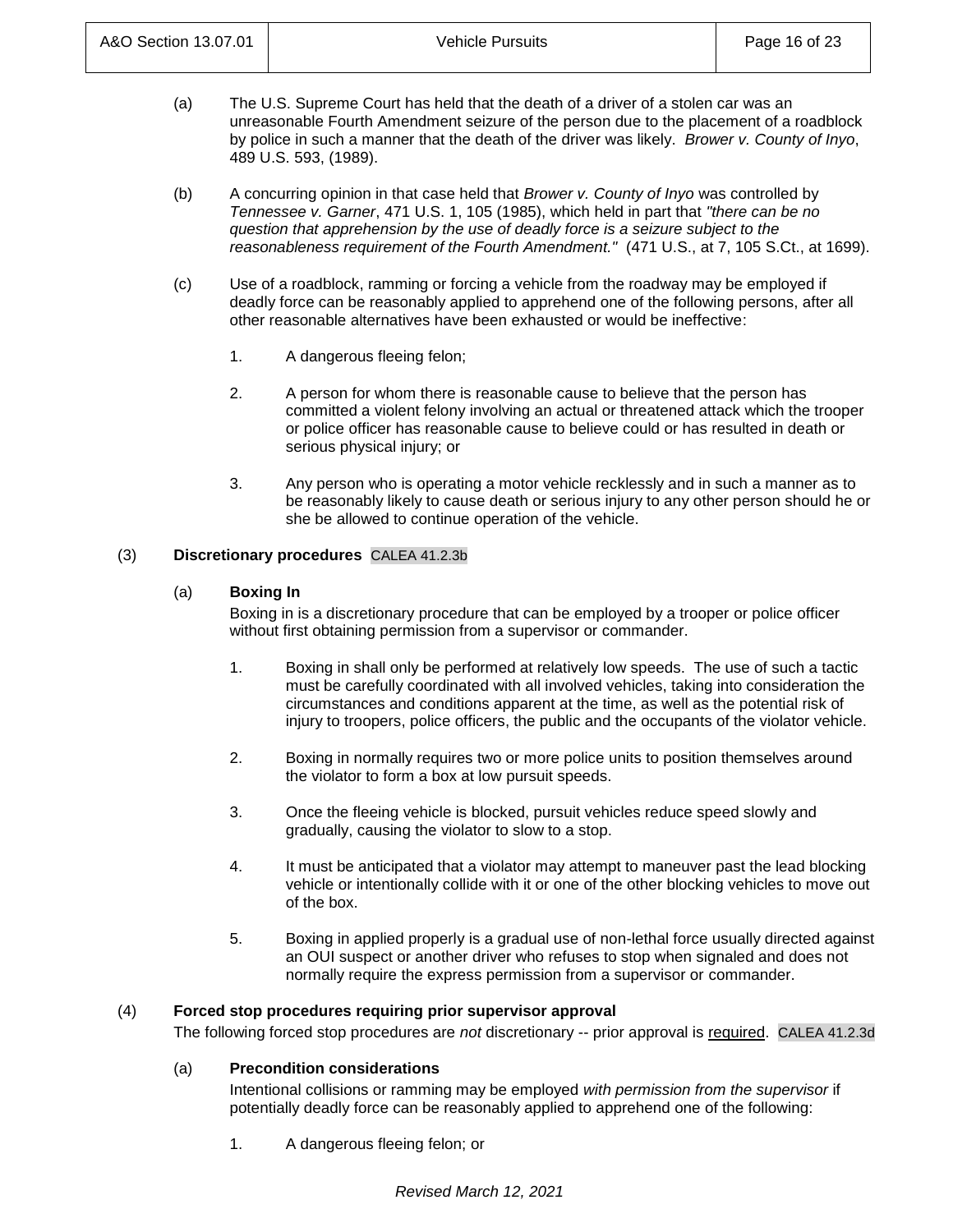- 2. A person for whom there is reasonable cause to believe that the person has committed a violent felony (See definition in section C); or
- 3. A person who is operating a motor vehicle recklessly and in such a manner as to be reasonably likely to cause death or serious injury to another person should he or she be allowed to continue operation of the vehicle.

## (b) **Intentional collision**

- 1. Intentional collision is purposeful contact with a violator's vehicle.
- 2. Intentional collision is normally undertaken at low speeds with both vehicles moving in the same general direction and is intended to cause a violator's vehicle to spin out of control or leave the roadway in a slow and uncontrolled manner.
- 3. Intentional collision is similar to ramming to the extent that the outcome is not always predictable and the technique is considered to involve the use of potentially deadly force.

## (c) **Ramming**

- 1. Ramming is deliberate contact between a police vehicle and a violator's vehicle and is frequently attempted at higher speeds than intentional collision and often is attempted from a direction different from the one in which the suspect vehicle is traveling.
- 2. Because ramming results are less predictable and the energy transfer between vehicles is more likely to cause death or serious injuries, ramming presents a high degree of risk and may constitute deadly force.
- 3. The primary purpose of ramming is to disable a vehicle, not to cause injury.
- 4. Ramming should never intentionally be performed as a head-on collision with another vehicle except at very slow relative vehicle speeds.

## (d) **Potential effects of ramming or intentional collision must always be considered**

When considering intentional collision or ramming, each trooper and police officer must be aware that these actions may result in serious injury or death and may activate vehicle airbags or fuel system shut-offs causing cruiser disablement. If the vehicle battery is damaged, the police radio will not operate.

## (e) **Tire deflation devices / Stop Sticks**

Troopers shall complete the prescribed department training course before using or carrying "Stop Sticks" and other department approved electrical or mechanical devices designed to bring a vehicle to a safe stop.

- 1. Troopers issued Stops Sticks shall carry them in the trunk or cargo area of their assigned vehicle encased in its nylon sleeve and if so equipped, mounted in the provided tray.
- 2. Stop Sticks will only be used after permission is granted from the supervisor or commander who is in operational control of a pursuit or appropriate incident.
- 3. Stop Sticks shall not be deployed to stop motorcycles -- only vehicles with four or more wheels.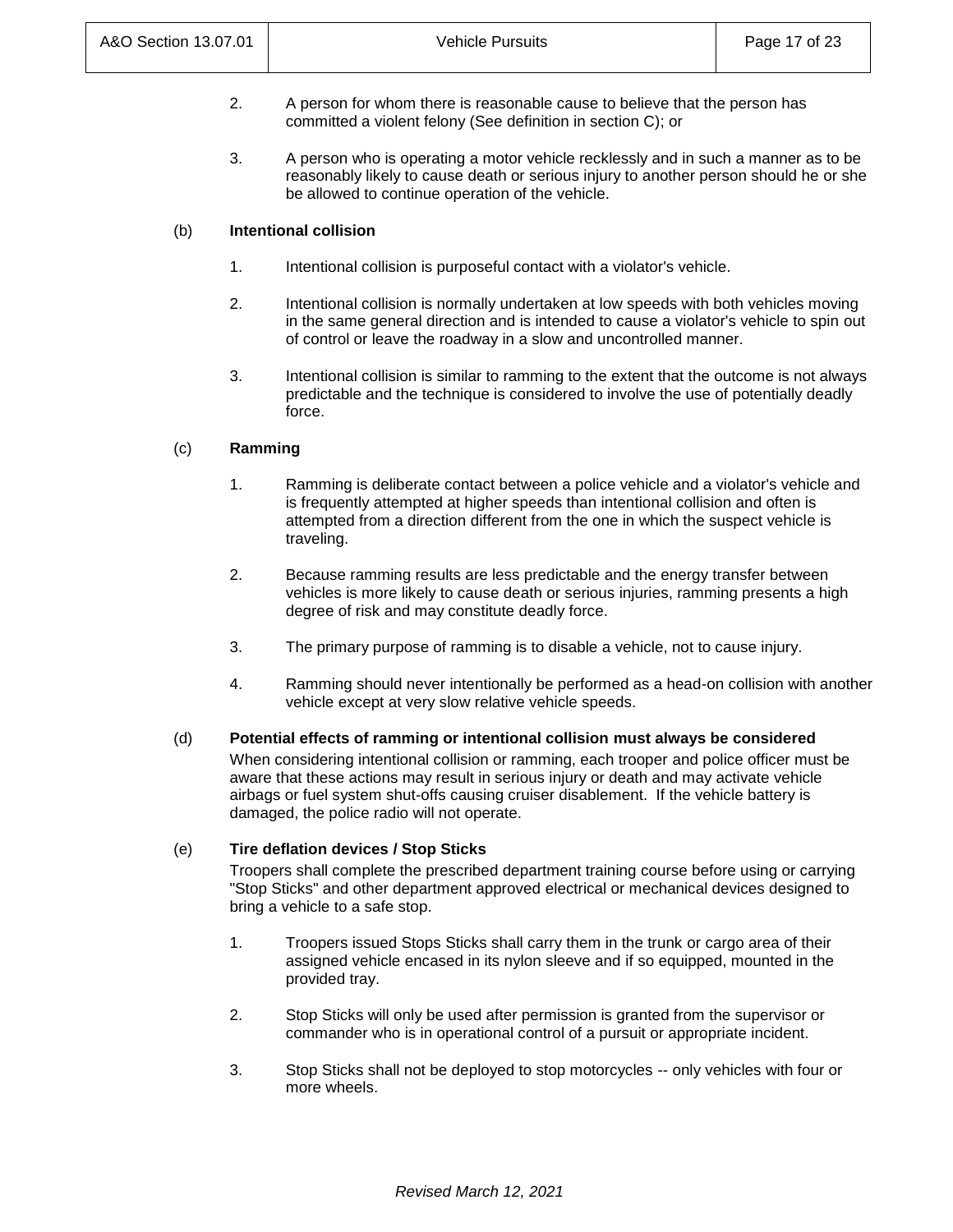| 4. | Stop Sticks may be employed in non-pursuit situations, when a supervisor or            |
|----|----------------------------------------------------------------------------------------|
|    | commander considers it appropriate to immobilize a vehicle so that a pursuit situation |
|    | may be prevented.                                                                      |

- [a] Such deployments shall require an analysis and review of the circumstances in accordance with section L below.
- 5. Troopers and supervisors shall consider the following before deploying Stop Stick devices:
	- [a] Is there a position of safety from which the device can be properly deployed?
	- [b] Is an adequate line of sight available so that approaching traffic can be monitored?
	- [c] What are current or anticipated traffic conditions?
	- [d] Are road conditions suitable for deployment?
	- [e] What effect will weather have, if any?
	- [f] Is the location suitable for use of the device?
	- [g] Do adequate communications exist between pursuit and deployment personnel?
	- [h] What concerns do you have for vehicle passengers, vehicle type or any cargo or other contents?
- 6. Any trooper deploying a tire deflation device shall complete a written report of the incident to be submitted to the supervisor assigned to conduct a critique of the department's involvement in such pursuit (or deployment of a tire deflation device). Such report shall include: CALEA 41.2.3e
	- [a] The exact location,roadway surface type and roadway surface condition where the tire deflation device was deployed;
	- [b] The weather and roadway conditions at the time of deployment;
	- [c] The type of tire deflation device used, the manner in which the device was deployed (e.g. sleeved, singular), and the estimated speed of the violator vehicle at the time of deployment;
	- [d] The number of vehicle tires known to be punctured, and what vehicle they are associated with (i.e. violator, police, uninvolved).
	- [e] A full description of any property damage incurred as a result of deployment, as well as any resulting injuries (obtain photographs when feasible);
	- [f] The estimated distance which the violator vehicle traveled after running over the device, if deployment was successful; and
	- [g] A description of any problems encountered during the deployment of the tire deflation device.
- 7. Deployed Stop Sticks that have been struck by vehicles or otherwise damaged shall be returned to Fleet for replacement.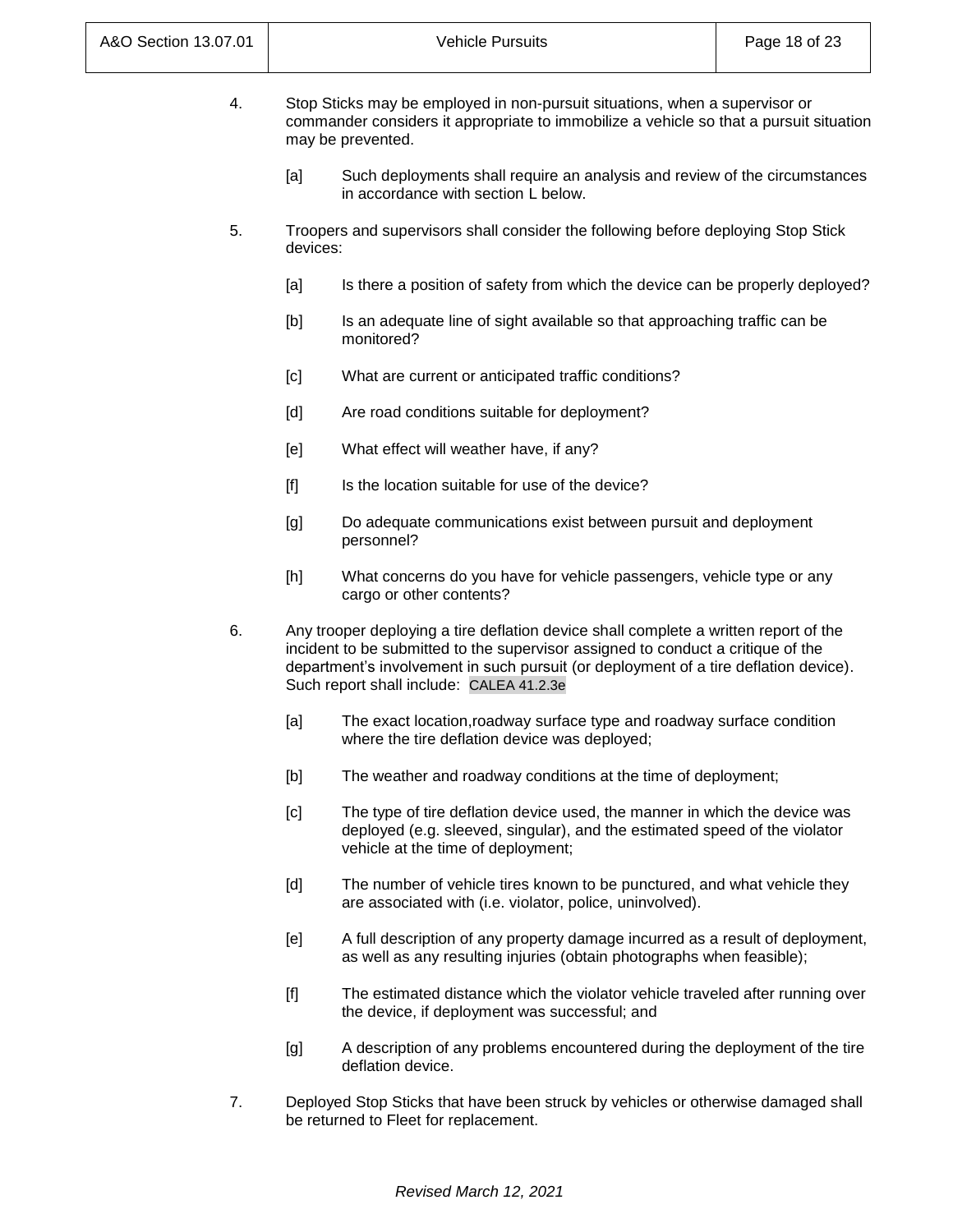## (5) **Use of roadblocks**

## (a) **Stationary Roadblock**

A stationary roadblock places one or more police vehicles in the traveled portion of a highway to block the road and deny the passage of a violator. A route through the roadblock is almost always permitted so that a slow moving vehicle can pass through safely, otherwise the involved risks may increase to a constitutionally unacceptable level of force. In any case, a roadblock must be authorized by a supervisor after consideration of the necessity of applying deadly physical force to end the pursuit.

# 1. **Total roadblock**

- [a] A total roadblock physically blocks the entire roadway using vehicles, materials or devices that leave no room for an approaching vehicle to continue.
- [b] A total roadblock may only be used when it is known or when there are reasonable grounds to believe that a pursued vehicle:
	- [1] Contains a dangerous fleeing felon who has committed a life threatening felony; or
	- [2] Has committed a felony assault, which has resulted in serious or life threatening injury or death.

# 2. **Partial roadblock**

- [a] A partial roadblock is an incomplete blocking of a roadway, which provides an avenue of escape, but which causes a pursued vehicle to slow down to be stopped by pre-positioned police units.
- [b] A partial roadblock is used:
	- [1] To stop a dangerous fleeing felon; or
	- [2] When there is reasonable cause to believe that continued operation of a violator's vehicle may cause serious injury or death to the trooper / police officer or any other person.

# 3. **Conducting a roadblock**

- [a] Whenever a roadblock is established, consideration shall be given to the safety of the violator, pursuing troopers and police officers, hostages or passersby.
- [b] Using a private vehicle as a roadblock barrier or establishing a roadblock in a congested area is prohibited and only one or more unoccupied police vehicles may be used.
- [c] A roadblock shall be established only in locations where an operator of an approaching vehicle has sufficient visibility and distance to be able to stop without colliding with any barrier, person or vehicle.
- [d] An unnecessary backup of traffic should be avoided by providing an avenue of escape for vehicles approaching the barrier or using available pull-off areas in an attempt to prevent collisions.
- [e] Emergency warning lights shall be operated continuously at roadblocks.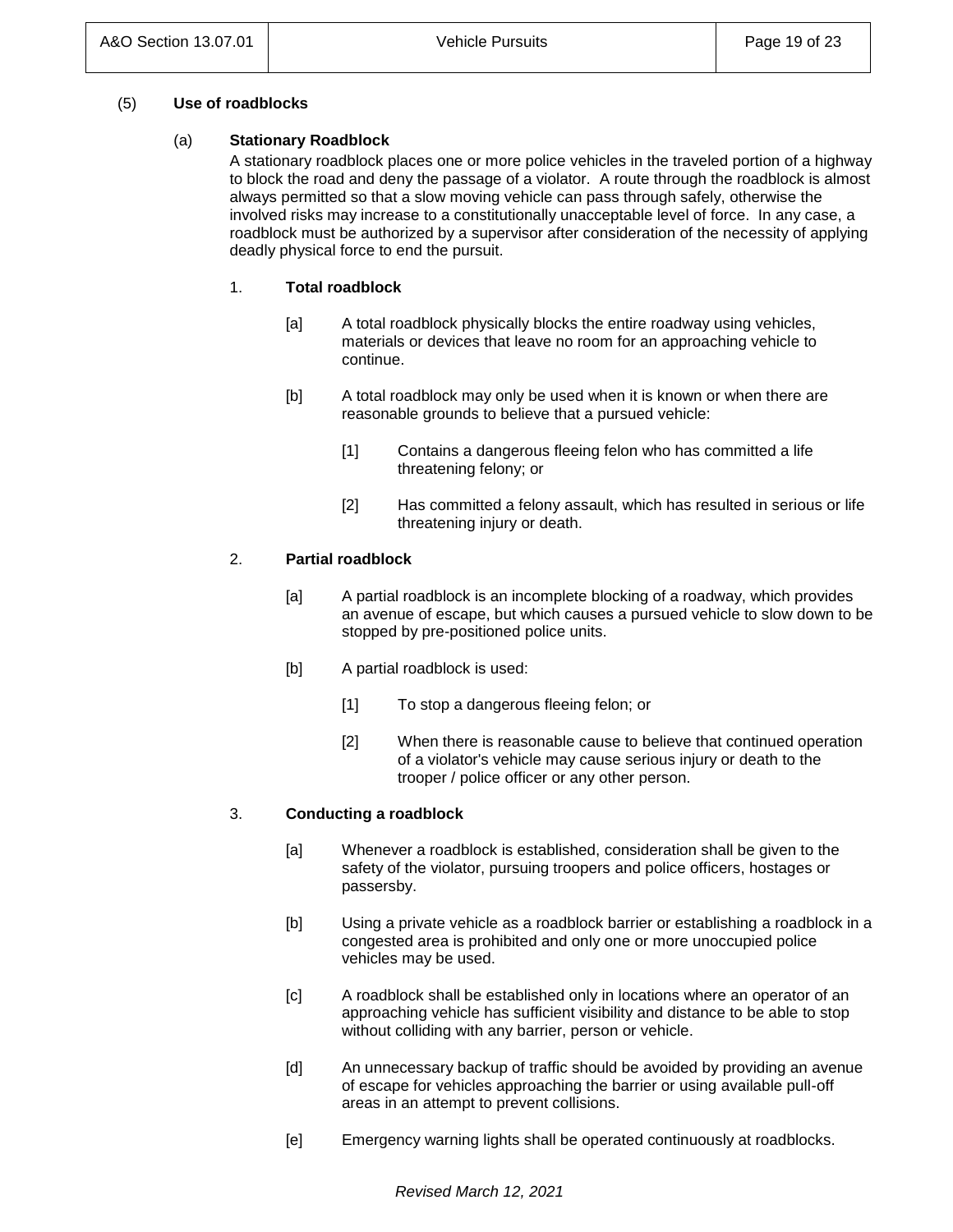- [f] A partial roadblock is designed to slow the suspect vehicle so that the violator may be apprehended by pre-placed chase vehicles and *in almost every case is preferable to the use of a complete roadblock*.
- [g] A stationary roadblock must be authorized by the supervisor, and can be established and supervised by the ranking trooper at the site where the roadblock is to be placed.

# (b) **Rolling "road block"**

A rolling roadblock involves positioning one or more police vehicles in the path of a violator's vehicle, with the intent to slow him to a stop. This may be performed by one police vehicle swerving back and forth from lane to lane (a difficult maneuver requiring anticipation of the violator's movements) or by two or more police vehicles moving along a highway in echelon or driving abreast to block all traffic lanes.

## (6) **Discharging a firearm into or at a fleeing motor vehicle**

## (a) **Considerations**

Shooting into or at a moving vehicle is generally ineffective and the involved hazards are always great.

- 1. Discharging of a firearm towards a vehicle will have limited ability to disable the vehicle.
- 2. Passengers in a vehicle for whom deadly force is inappropriate will be exposed to great risk.
- 3. If a violator is shot while driving, the un-piloted vehicle may become an uncontrolled hazard.
- (b) A trooper should minimize placing himself/herself in a position of vulnerability when confronting a suspect in a vehicle. When confronted by deadly force either emanating from or by a moving vehicle, where possible, as a first course of action, a trooper should attempt to remove himself/herself from the path of the moving vehicle or deadly force before considering to employ deadly force.
- (c) **Deadly force shall not be directed at a motor vehicle merely to disable a vehicle.**
- (d) **Troopers are prohibited from shooting at or into a moving vehicle unless the occupants of the vehicle pose a deadly threat** *by means other than the vehicle (Gov. Lamont Exec. Ord. #8, Part 2e)*

#### (7) **Intentionally positioning oneself in front of a fleeing motor vehicle prohibited** No trooper or police officer shall intentionally position his or her body in front of a fleeing motor vehicle, unless such action is a tactic approved by the Connecticut State Police Training Academy and such tactic is employed in a manner consistent with the trooper or police officer's training.

(a) Troopers and police officers should also avoid intentionally positioning his or her body in the potential path of travel any motor vehicle where there is a high likelihood that such vehicle will attempt to flee.

# **L. VEHICLE PURSUIT REPORTING AND REVIEWING**

(1) **After-pursuit reporting requirements** CALEA 41.2.2k, 41.2.3e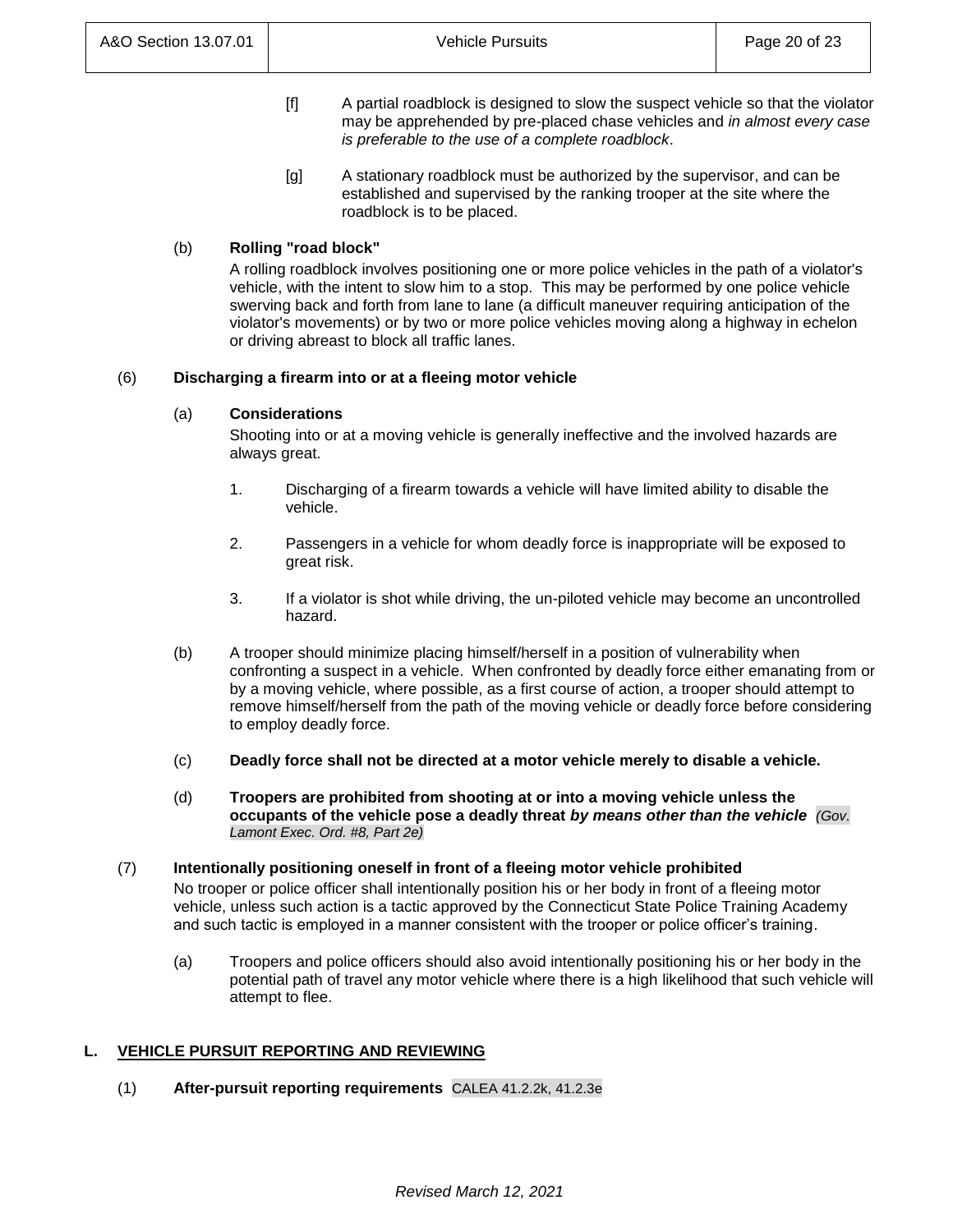- (a) The supervisor having operational control of the pursuit shall complete a synopsis of the facts and circumstances of the pursuit to be submitted through the chain of command to the Office of Field Operations for inclusion on the next published morning report.
- (b) Any trooper or police officer who participates in a vehicle pursuit shall complete an incident report or supplemental report documenting their involvement in such pursuit, submitting such report to the supervisor assigned to conduct the analysis and critique of such pursuit.
	- 1. This includes serving as a primary unit, becoming involved as a backup unit to another law enforcement agency's pursuit, or employing a forced stop procedure including but not limited to boxing in, ramming, or deploying a tire deflation device (whether successful or not).
- (c) The supervisor having operational control of the pursuit shall complete and submit to the Troop Commander the Motor Vehicle Pursuit Summary, Analysis, and Critique Report, DPS-63-C, within 14 days of the pursuit. The report shall be completed electronically within the Record Management System (RMS) to allow for proper tracking and gathering of statistical data pursuant to applicable policies and statutes, and all fields shall be completed to the greatest extent possible.
	- 1. The on-duty shift supervisor shall document his or her investigation of the pursuit as a Type 7 Call for Service (CFS) event number in CAD.
		- [a] A single Type 7 CFS number shall be used to document a circumstance in which multiple administrative reports are completed as part of a supervisor's investigation of a related series of events (e.g. a use of force event and/or employee injury results as part of a pursuit).
			- [1] Commanders shall ensure that all necessary administrative reports are clearly assigned and completed.
	- 2. In addition to other sound investigative methods, any pursuit review shall include a review of all available mobile video recorder (MVR) and body worn camera (BWC) footage available, as well as any other reasonably available pertinent external video footage.
	- 3. Any deployment of tire deflation devices by troopers or police officers shall be noted by the investigating supervisor utilizing the Tire Deflation Device Information section within the DPS-63-C report.
		- [a] Any deployment of a tire deflation device unrelated to a pursuit shall still be documented, evaluated and analyzed by the duty supervisor utilizing an abridged version of the DPS-63-C in the RMS.
	- 4. The investigating supervisor shall conclude whether or not the pursuit was conducted within department policy and the statewide pursuit policy, explaining the rationale for those deemed not in compliance.
	- 5. The Pursuit Summary, Analysis and Critique report shall include all known specific facts of the pursuit as indicated on the data fields on the DPS-63-C. Any matters requiring further explanation or not otherwise described by any of the pre-set data fields shall be detailed in the Caption Guide of the DPS-63-C.
	- 6. A "Conclusion" which evaluates the pursuit overall including the actions of the involved troopers and police officers shall be written at the end of the Caption Guide.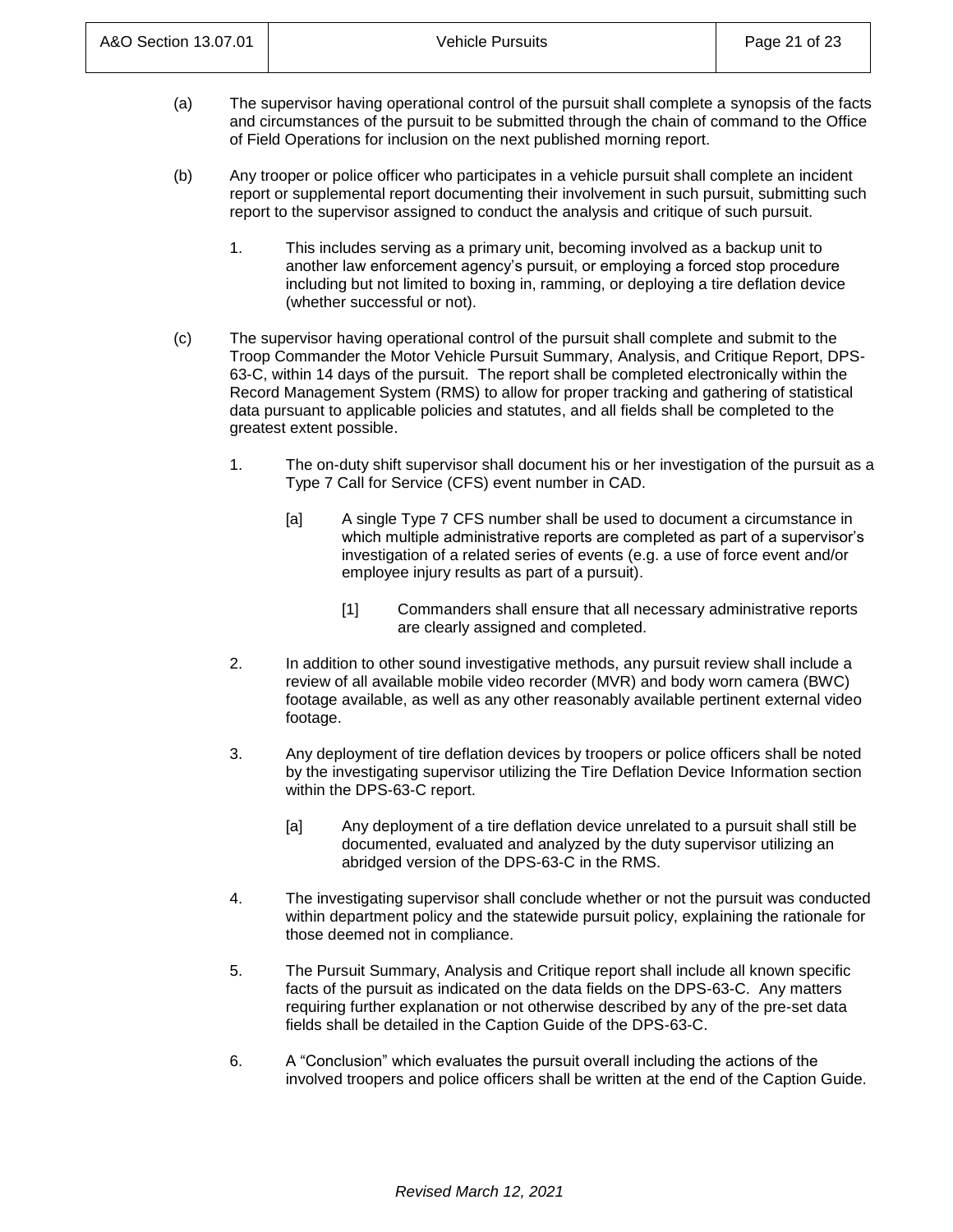- 7. Any deficiencies or problem areas, and lessons learned to improve future performance shall be written at the end of the Investigating Supervisor's Review following the Caption Guide.
- 8. The investigating supervisor should also review the pursuit with the involved trooper(s) and/or police officer(s) as part of an after-action review.
- (d) The Troop Commander shall thoroughly review the summary, analysis, and critique.
	- 1. Upon review, the Troop Commander shall approve the submitted critique (in electronic format, if available) and submit through the chain of command to the Commanding Officer of Field Operations within 30 days of the pursuit.
	- 2. Commanders are encouraged to utilize the information learned as a result of the Pursuit Summary, Analysis and Critique for training purposes for all troopers under their command.

# (2) **Pursuit reporting requirements to the Police Officer Standards and Training Council (POSTC)**

- (a) In accordance with C.G.S. § 14-283a, a form shall be submitted to POSTC following each pursuit engaged in by any trooper or police officer, detailing information as required on the standardized form as promulgated by POSTC.
	- 1. This form shall be completed within the RMS and be generated (to the greatest extent available) from information gathered in the DPS-63-C, Motor Vehicle Pursuit Summary, Analysis, and Critique Report, as completed by the supervisor having operational control of the pursuit.
- (b) In accordance with C.G.S. § 14-283a the Commissioner shall submit an annual report to the Police Officer Standards and Training Council (POSTC) regarding pursuits by troopers and police officers consistent with the standardized form as promulgated by POSTC, no later than January 31 of each year, for the period of the prior calendar year.

# (3) **Preparation of Annual Vehicle Pursuit Summary and Analysis Report** CALEA 41.2.2l

- (a) The Research and Planning Unit shall prepare an Annual Vehicle Pursuit Summary and Analysis Report and forward the report to the Commissioner for approval as soon as practical after the close of each calendar year.
- (b) The Annual Vehicle Pursuit Summary and Analysis Report shall contain at least the following information:
	- 1. Total number of pursuits;
	- 2. Numbers of pursuits, which resulted in:
		- [a] Crashes;
		- [b] Injuries;
		- [c] Deaths;
		- [d] Apprehensions.
	- 3. The number and types of vehicles involved in accidents crashes (i.e., department or other police, violator, or third party vehicles);